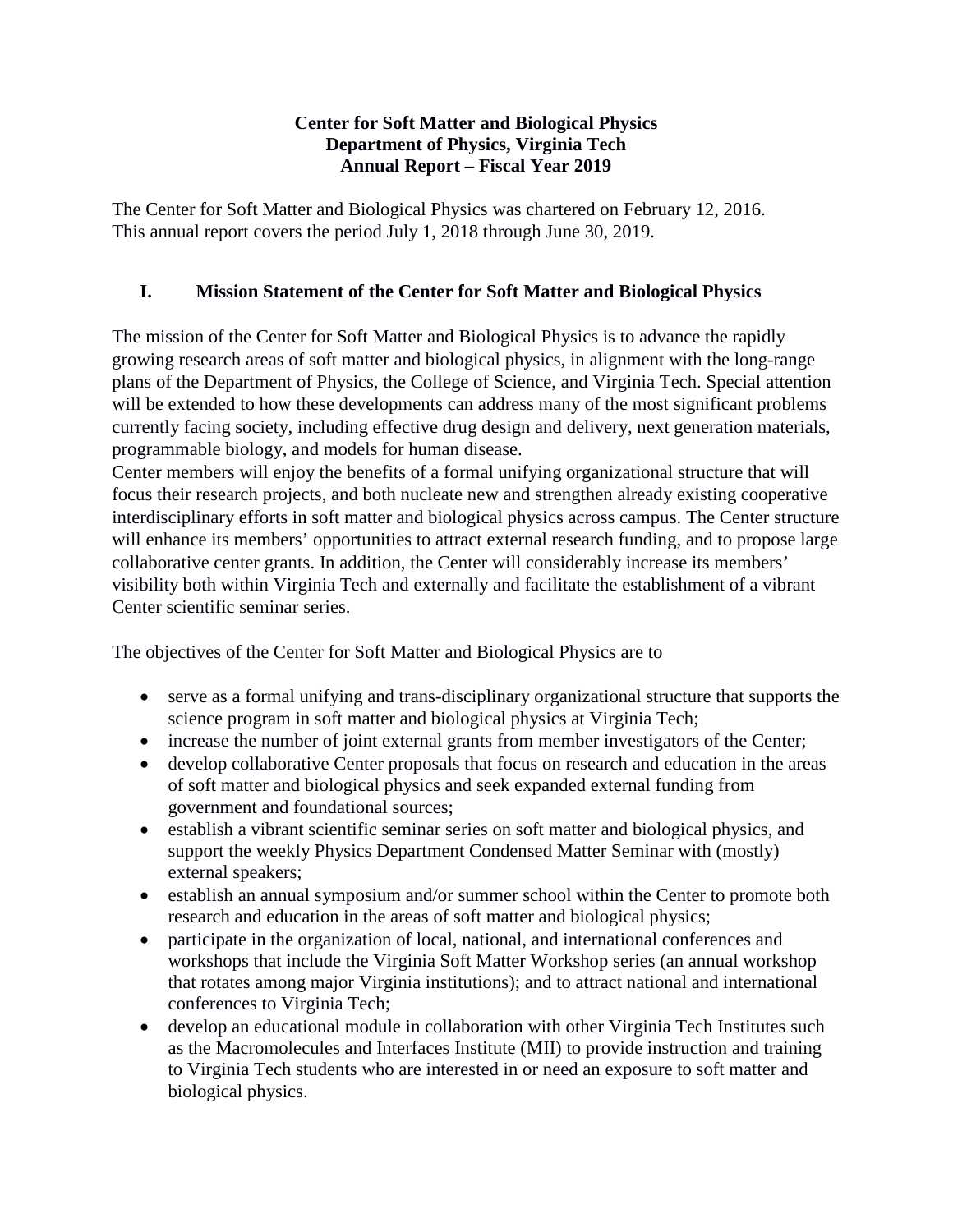# **II. Classification of Center and Organizational Structure**

# **1. Organization**

The Center for Soft Matter and Biological Physics is a department center administered by the Department of Physics in the College of Science.

Department Chair and Center Administrator:

• Dr. Mark Pitt, Professor, Department of Physics, College of Science

Center Director and Contact Person:

• Dr. Uwe C. Tӓuber, Professor, Department of Physics, College of Science

Center Steering Committee:

- Dr. Daniel Capelluto, Associate Professor, Department of Biological Sciences, College of Science
- Dr. Shengfeng Cheng, Assistant Professor, Department of Physics, College of Science
- Dr. William Ducker, Professor, Department of Chemical Engineering, College of Engineering
- Dr. Vinh Nguyen, Assistant Professor, Departments of Physics and Nanoscience, College of Science

Center Website: [https://csmb.phys.vt.edu](https://csmb.phys.vt.edu/)

## **2. List of Faculty Affiliated with the Center**

Regular faculty members (39) as of June 30, 2019:

- Dr. Rana Ashkar, Assistant Professor, Department of Physics, College of Science
- Dr. Justin Barone, Professor, Department of Biological Systems Engineering, College of Agriculture and Life Science and College of Engineering
- Dr. Jonathan Boreyko, Assistant Professor, Department of Mechanical Engineering, College of Engineering
- Dr. Yang Cao, Associate Professor, Department of Computer Science, College of Engineering
- Dr. Daniel Capelluto, Associate Professor, Department of Biological Sciences, College of Science
- Dr. Jing Chen, Assistant Professor, Department of Biological Sciences, College of Science
- Dr. Jiangtao Cheng, Associate Professor, Department of Mechanical Engineering, College of Engineering
- Dr. Shengfeng Cheng, Assistant Professor, Department of Physics, College of Science
- Dr. David Dillard, The Adhesive & Sealant Science Professor, Department of Biomedical Engineering and Mechanics, College of Engineering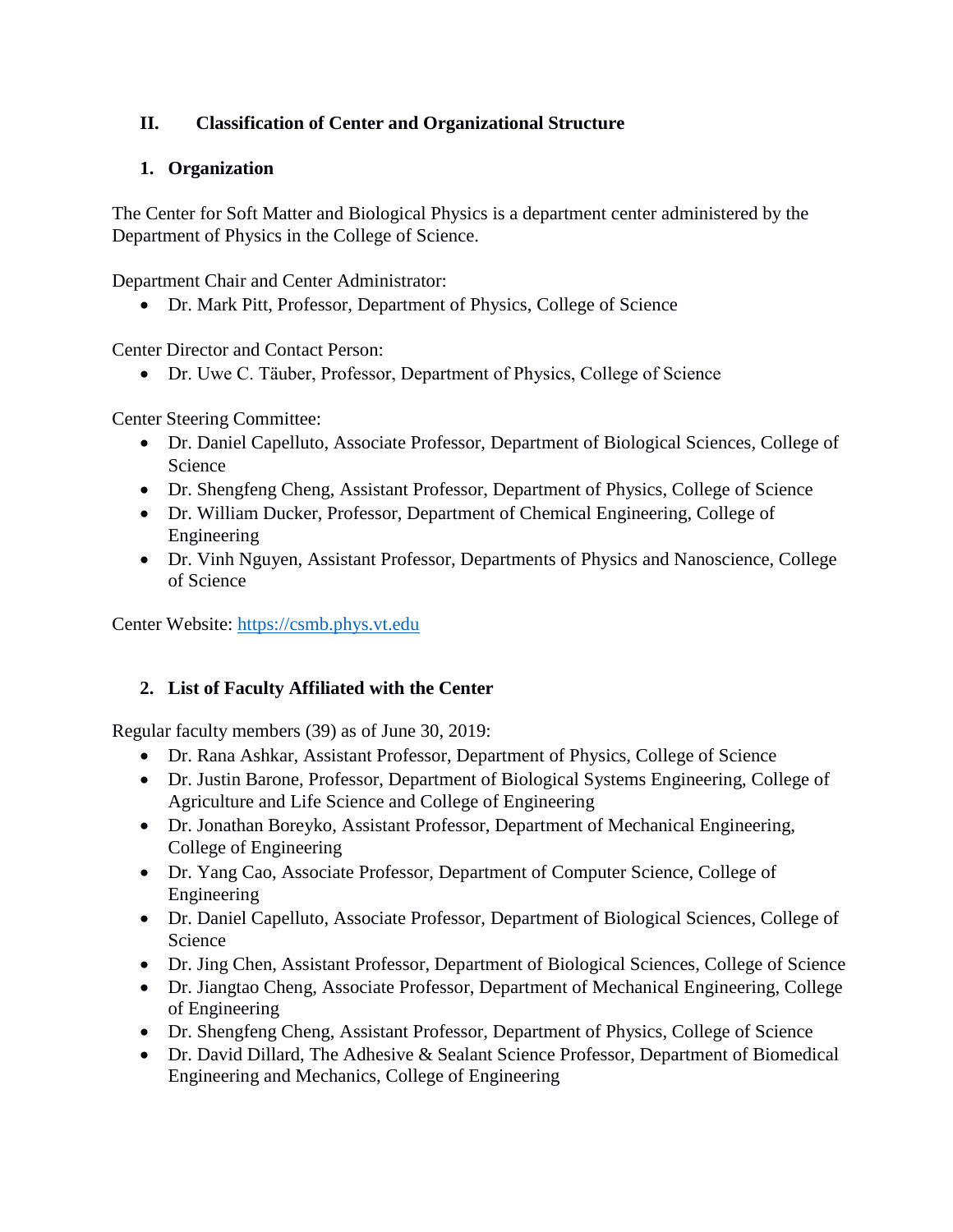- Dr. William Ducker, Professor, Department of Chemical Engineering, College of Engineering
- Dr. Alan Esker, Professor and Chair, Department of Chemistry, College of Science
- Dr. James Hanna, Assistant Professor, Department of Biomedical Engineering and Mechanics, College of Engineering
- Dr. Silke Hauf, Associate Professor, Department of Biological Sciences, College of Science
- Dr. Jean Heremans, Professor, Department of Physics, College of Science
- Dr. Giti Khodaparast, Professor, Department of Physics, College of Science
- Dr. Shihoko Kojima, Assistant Professor, Department of Biological Sciences, College of Science
- Dr. Tim Long, Professor, Department of Chemistry and Director, Macromolecules and Interfaces Institute, College of Science
- Dr. Louis Madsen, Professor, Department of Chemistry, College of Science
- Dr. Steve Melville, Associate Professor, Department of Biological Sciences, College of Science
- Dr. Djordje Minic, Professor, Department of Physics, College of Science
- Dr. Reza Mirzaeifar, Assistant Professor, Department of Mechanical Engineering, College of Engineering
- Dr. Vinh Nguyen, Assistant Professor, Department of Physics, College of Science
- Dr. Alexey Onufriev, Professor, Department of Computer Science, College of Engineering
- Dr. Mark Paul, Professor, Department of Mechanical Engineering, College of Engineering
- Dr. John Phillips, Professor, Department of Biological Sciences, College of Science
- Dr. Michel Pleimling, Professor, Department of Physics and Director, Academy of Integrated Science, College of Science
- Dr. David Popham, Professor, Department of Biological Sciences, College of Science
- Dr. Rui Qiao, Professor, Department of Mechanical Engineering, College of Engineering
- Dr. Hans Robinson, Associate Professor, Department of Physics, College of Science
- Dr. Vicki Soghomonian, Associate Professor, Department of Physics, College of Science
- Dr. Carolina Tallon, Assistant Professor, Department of Materials Science and Engineering, College of Engineering
- Dr. Chenggang Tao, Assistant Professor, Department of Physics, College of Science
- Dr. Uwe Täuber, Professor, Department of Physics, College of Science
- Dr. John Tyson, University Distinguished Professor, Department of Biological Sciences, College of Science
- Dr. Layne Watson, Professor, Department of Computer Science, College of Engineering

Affiliated emeriti faculty members:

- Dr. Herve Marand, Professor emeritus, Department of Chemistry, College of Science
- Dr. Jimmy Ritter, Associate Professor emeritus, Department of Physics, College of Science
- Dr. Dick Zallen, Professor emeritus, Department of Physics, College of Science
- Dr. Royce Zia, Professor emeritus, Department of Physics, College of Science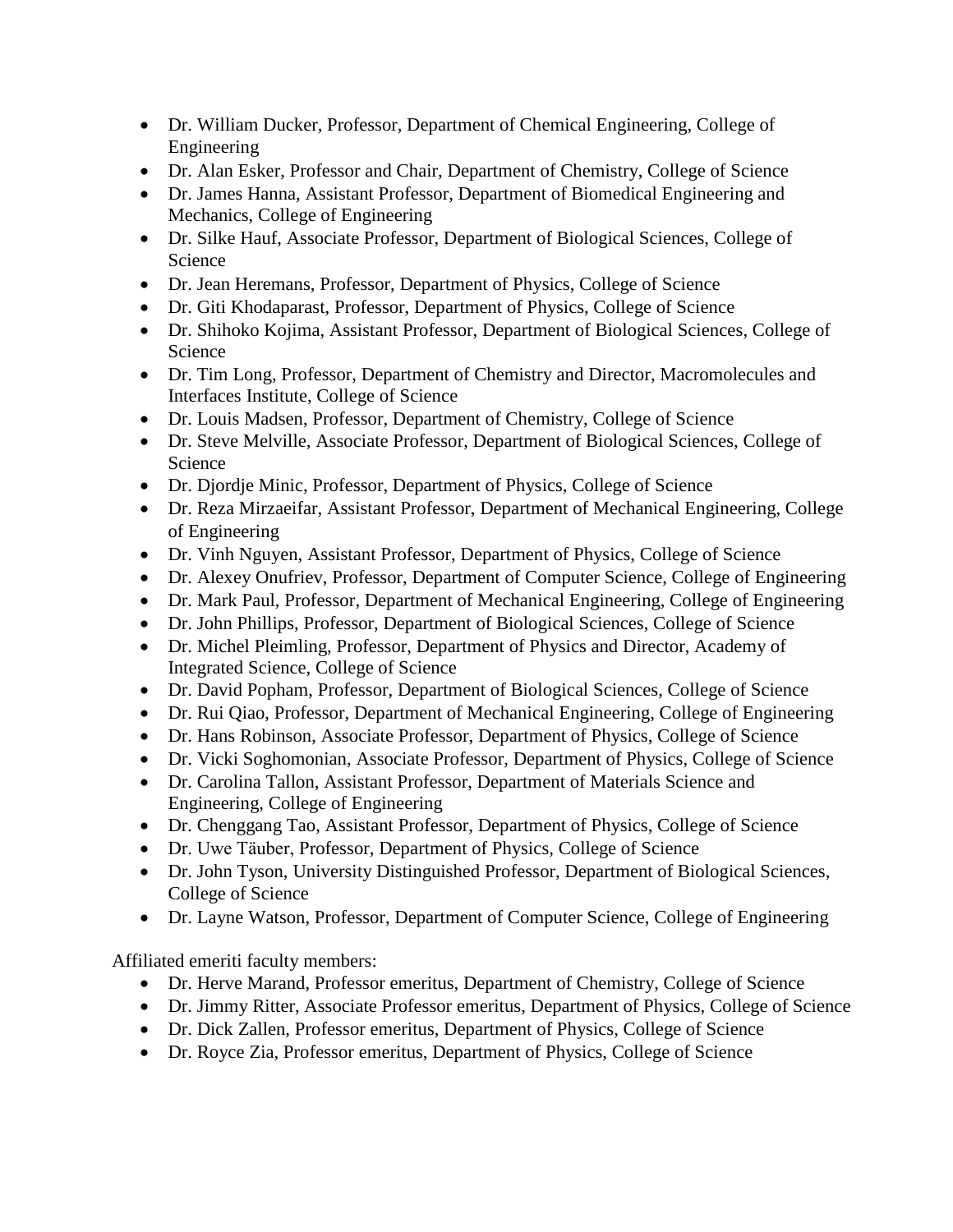### **3. List of Postdocs and Students Supported by Center Administered Funds**

Postdoctoral research associates:

- Dr. Saptarshi Chakraborty, since January 2019
- Dr. Priyanka, since January 2018, ARO 450484
- Dr. Abhishek K. Singh, since May 2019, AFOSR 450618

Graduate research assistants:

- Tabassum Ahmed,  $\frac{1}{2}$  GRA spring 2019 and full GRA summer 2019, AFOSR 450589
- Ahmadreza Azizi, GRA  $\frac{1}{2}$  spring 2019,  $\frac{1}{2}$  GRA summer 2019,  $\frac{1}{2}$  fall 2020 ARO 450484
- Bart L. Brown,  $\frac{1}{2}$  GRA spring 2018, DOE 429262
- Jacob A. Carroll, ½ GRA fall 2018, ARO 450484
- Harshwardhan N. Chaturvedi, GRA summer 2018, partial GRA fall 2018, DOE 429262
- Jason Czak, GRA summer 2018, NSF 479739
- Luan Doan, GRA summer 2019, NSF 418270
- Shadi Esmaeili, summer and fall 2018, spring 2019, NSF 479739
- Negin Forouzexh, GRA spring and summer 2019, NIH R21 432120
- Vinh Ho, GRA summer 2019, NASA 426701 and AFOSR 450618
- Weigang Liu, GRA summer 2018, ½ GRA fall 2018, DOE 429262
- Ruslan I. Mukhamadiarov, GRA summer 2018,  $\frac{1}{2}$  GRA fall 2018 and spring 2019, ARO 450484; GRA summer 2019, DOE 429262
- Riya Nandi, GRA summer 2018 and summer 2019,  $\frac{1}{2}$  GRA fall 2018, ARO 450484
- Julie Nguyen, GRA summer 2018
- Shannon R. Serrao, GRA summer 2018 and summer 2019,  $\frac{1}{2}$  GRA spring 2019, ARO 450484
- James Stidham, GRA spring 2019, NSF 479739,
- Chengyuan Wen, ½ GRA spring 2019, AFOSR 450589; full GRA summer 2019, PRF 443428
- Xiangwen Wang, GRA summer 2018, spring 2019 NSF 478819
- Yifei Wang, GRA summer 2019, AFOSR 450618
- Hong Yao, GRA summer 2019, ARO 450484
- Fan Zhang, GRA summer 2018, ARO 450347
- Husong Zheng, summer 2018, ARO 450347

Undergraduate research students:

- Harrison Andrew, physics, New College of Florida, summer 2018, ARO 450484
- Michael Lazarus Arnau, physics, summer and fall 2018, spring 2019, ARO 450484
- Ryan Baker, systems biology, summer 2018 spring 2019, NSF 479739
- Shreya Dayal, physics, summer 2019, PRF 443428
- Dan Falescu, computer science, summer 2019, NIH R21 432120
- Hayden Hollenbeck, physics, summer 2019, AFOSR 450589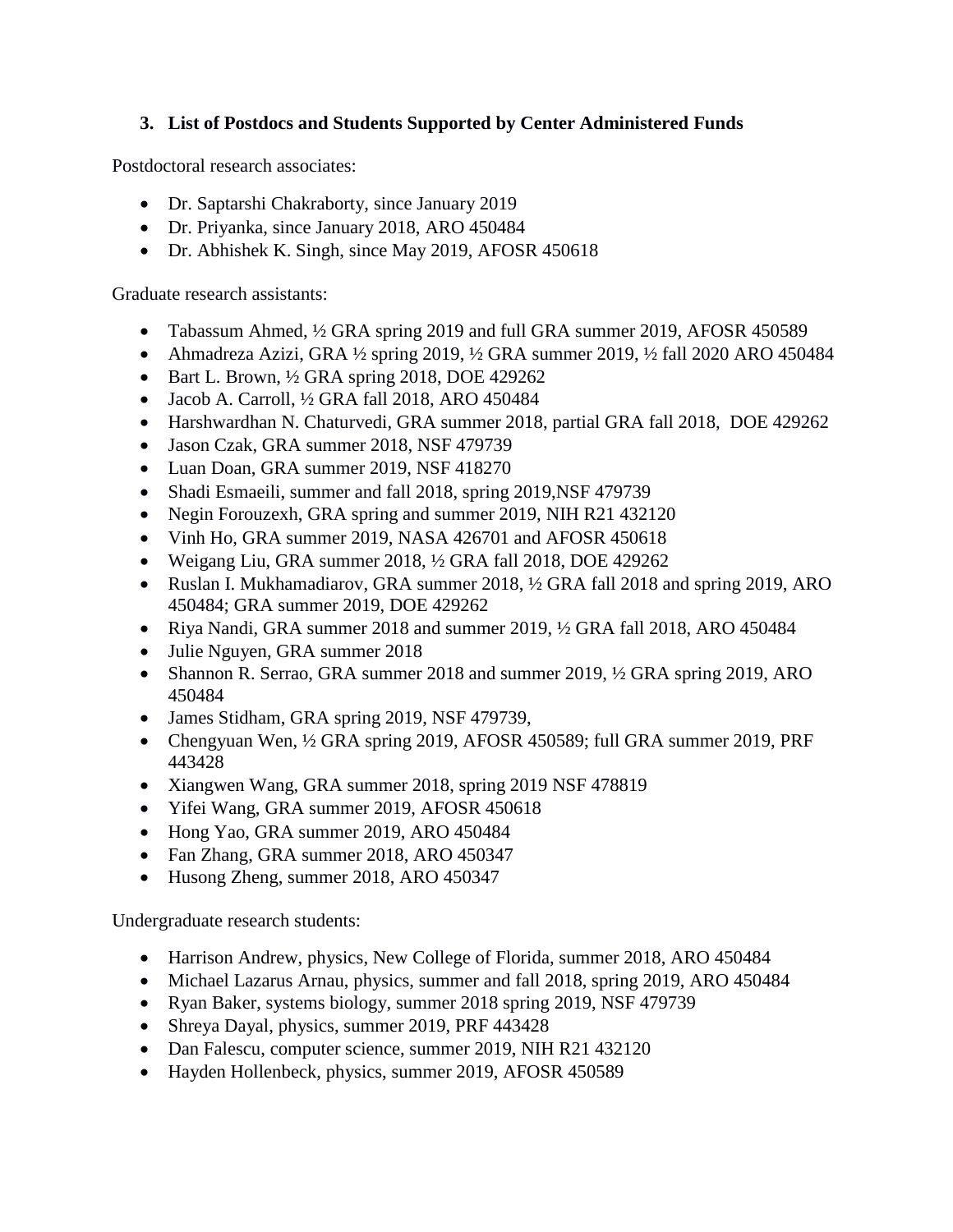### **4. Classified Staff**

• Katrina Loan, Program Support Technician, funded through A-21 program. During her third year, Ms. Loan's salary will be provided by the Office of the Vice President for Research (60%) and the Center for Soft Matter and Biological Physics (40%).

Department fiscal staff:

- Jacqueline Woodyard, Business Manager, Department of Physics
- Sherri Collins, Assistant Business Manager, Department of Physics
- **III. Amendments to the Center Charter** Not applicable.

### **IV. Stakeholder Committee**

The Center does not currently have a Stakeholder Committee established. We propose as its members:

- Dr. Mark Pitt, Professor and Chair, Department of Physics
- Dr. Randy Heflin, Professor, Department of Physics, and Associate Dean for Research and Graduate Studies, College of Science
- Dr. Gaylon Don Taylor Jr., Professor, Department of Industrial and Systems Engineering, and Vice President for Research and Innovation

## **V. Major Grants Received in 2018-2019**

New grants:

- U.S. Air Force Office of Scientific Research (AFOSR 450589) grant FA9550-18-1-0433, *Understanding enhancement of strength in CNT/NGP-based structural composites*; PI Gary Seidel (Ocean and Aerospace Engineering, 50%), co-PI Shengfeng Cheng (Physics, 50%): June 15, 2018 – June 14, 2021, \$ 618, 229 for three years.
- U.S. Department of Defense, Air Force Office of Scientific Research (AFOSR 450618), FA9550-18-1-0263, *Impact of hydration and collective dynamics on protein functions*, PI Vinh Nguyen (Physics, 100 %): July 01, 2018 – June 30, 2021; total volume \$ 488,779 for three years.
- National Aeronautics and Space Administration (NASA 426703): Earth Science Technology Office (ESTO), *Graphene and plasmonic enhanced long-wavelength photodetectors for Earth radiation budget instruments*, PI Vinh Nguyen (Physics, 100%): September 20, 2018 – June 30, 2021; total volume \$ 293,000 for three years.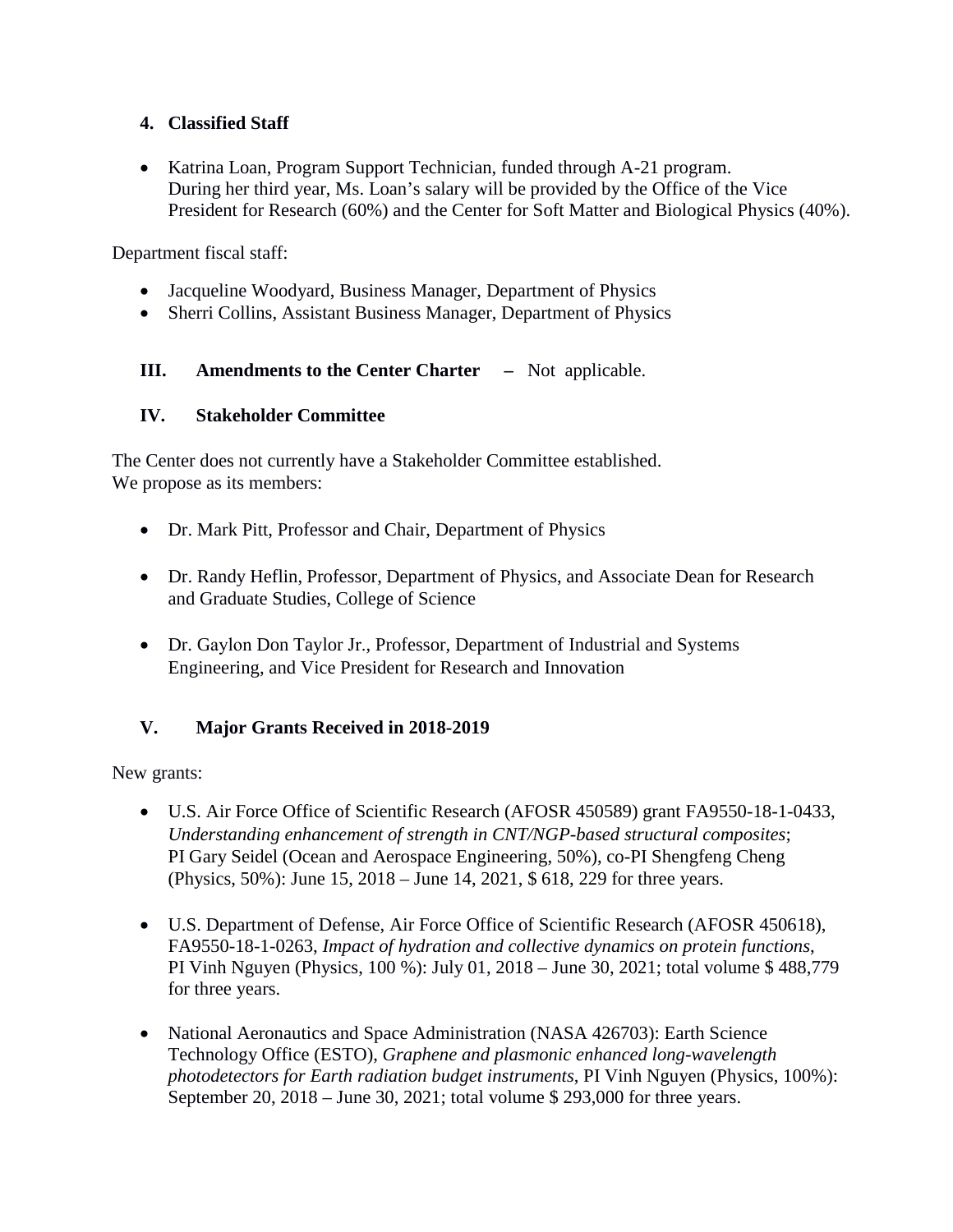• U.S. Army Research Office (ARO 450568), Undergraduate Research Apprenticeship Program (URAP) supplement through ARO Broad Agency Announcement (BAA), *Control of universal scaling, noise strength, and pattern formation in critical dynamics*; PI Uwe C. Täuber (Physics, 50 %), co-PI Michel Pleimling (Physics, 50 %), May 15, 2019 – August 14, 2019, \$ 4,500 for three months.

Continuing grants:

- U.S. Army Research Office (ARO 450347), Engineering Science Directorate, Materials Science Division grant *W911NF-15-1-0414*, *Fundamental investigation of dynamic phenomena in atomically thin layered materials*; PI Chenggang Tao (Physics, 100 %): August 1, 2015 - July 31, 2018; total volume \$ 389,187 for three years.
- U.S. National Science Foundation (NSF 417942), Division of Materials Research (DMR) grant *DMR-1507371, Non-equilibrium statistical mechanics of co-evolving complex systems*; PI Kevin E. Bassler (Physics, University of Houston, 50 %), co-PI Royce K.P. Zia (Physics, 50 %): January 16, 2016 – December 31, 2018; total volume \$ 324,000 for three years; expected subcontract to Virginia Tech \$ 11,270.
- American Chemical Society (ACS 443428), Petroleum Research Fund (PRF), *Computational modeling of ionic polymers: from solution interpolyelectrolyte complexes to solid-state membranes;* PI Shengfeng Cheng (Physics, 100 %): September 1, 2016 – August 31, 2019; total volume \$ 110,000 for three years.
- National Aeronautics and Space Administration (NASA 418127) support, *Clouds and the Earth's radiant energy system (CERES) analytical modeling with the MCRT environment, SSAI/NASA*. PI Bob Mahan (Mechanical Engineering, 60 %), co-PI Vinh Nguyen (Physics, 40 % - 418266): October 1, 2016 – December 31, 2019; total volume \$ 850,985 for 39 months.
- National Aeronautics and Space Administration (NASA 418128) support, *RBI analytical modeling with the MCRT environment support (STARSS III), SSAI/NASA*. PI Bob Mahan (Mechanical Engineering, 40 %), co-PI Vinh Nguyen (Physics, 30 % - 418129), co-PI Brian Vick (Mechanical Engineering, 30 %): December 1, 2016 – September 30, 2018; total volume \$ 532,992 for 22 months.
- U.S. Army Research Office (ARO 450484), Engineering Sciences Directorate, Mechanical Sciences Division, *Control of universal scaling, noise strength, and pattern formation in critical dynamics*; PI Uwe C. Tӓuber (Physics, 50 %), co-PI Michel Pleimling (Physics, 50 %), with subcontract to P. S. Krishnaprasad (Electrical and Computer Engineering, University of Maryland): April 15, 2017 – April 14, 2021; total volume \$ 1,400,000 for four years.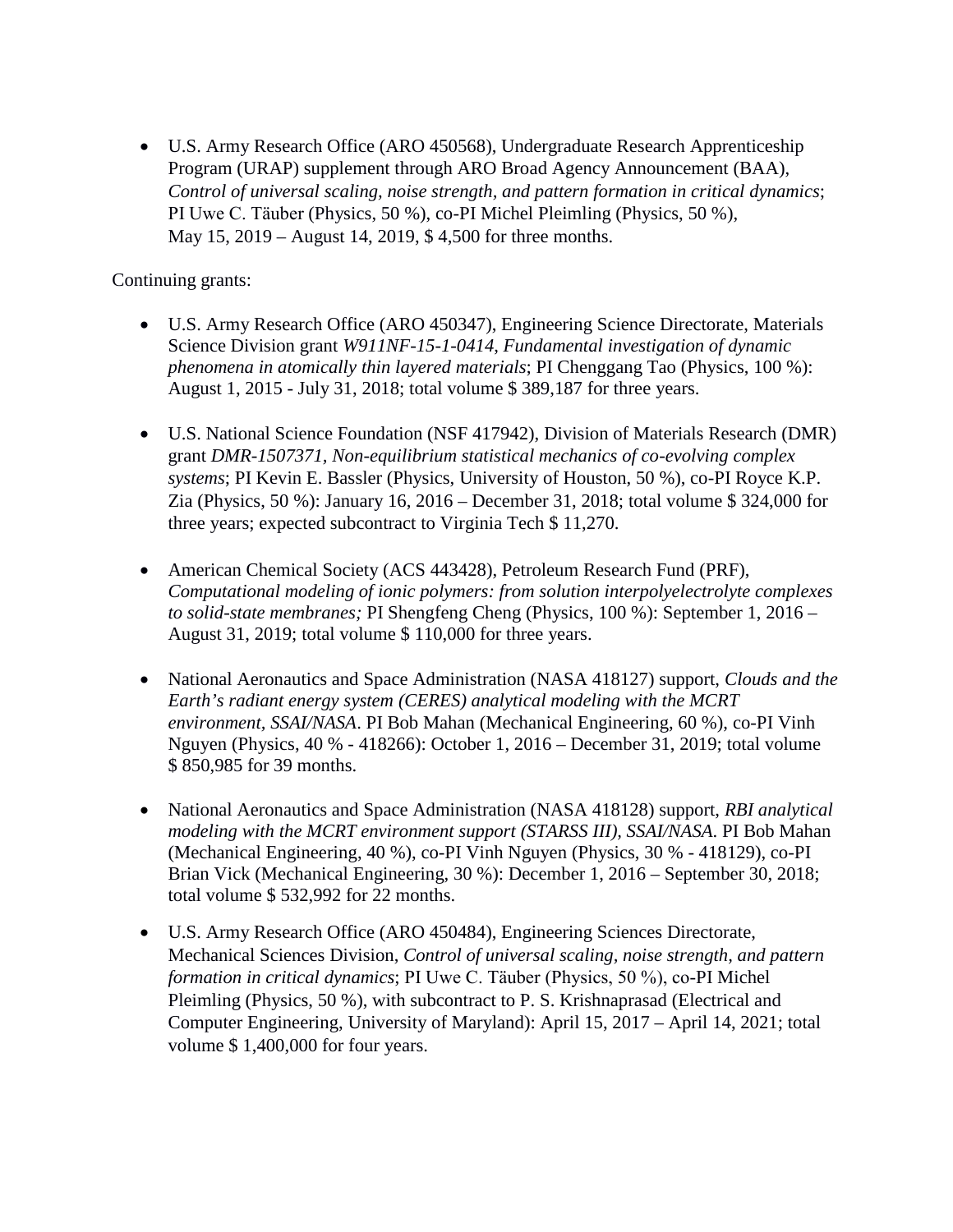- U.S. National Science Foundation (NSF 479739), Division of Materials Research (DMR), Condensed Matter and Materials Theory, *Systems far from equilibrium: relaxation processes and steady-state properties*; PI Michel Pleimling (Physics, 100 %): June 1, 2017 – May 31, 2020; total volume \$ 290,000 for three years.
- U.S. National Science Foundation (NSF 418270), Division of Chemistry CHE, Structure, Dynamics and Mechanisms B, *Unraveling connections among biomolecular structure, interfacial solvent dynamics, and conformational dynamics*; PI Katie Mitchell-Koch (Wichita State University, 50 %), co-PI Vinh Nguyen (Physics, 50 %); August 1, 2017 – July 31, 2020; total volume \$ 368,000 for three years.
- National Institutes of Health (NIH), (R01), *Analytical electrostatics: Methods development and biological applications,* PI Alexey Onufriev (Computer Science, 100 %): August 1, 2017 – July 30, 2021; total volume \$ 1,578,391 for four years.
- National Aeronautics and Space Administration (NASA 426701): Advanced Component Technology support, *Plasmonic enhanced long-wavelength photodetectors for Earth radiation budget instruments*, PI Vinh Nguyen (Physics, 100 %): May 16, 2018 – September 14, 2019; total volume \$ 64,446.00 for sixteen months.
- U.S. Department of Energy (DOE 429262), Office of Basic Energy Sciences (BES) grant *DE- FG02-09ER46613*, *Non-equilibrium relaxation, aging scaling, and critical depinning dynamics of Skyrmions in disordered magnetic films*; PI Uwe C. Tӓuber (Physics, 50 %), co-PI Michel Pleimling (Physics, 50 %): August 15, 2018 – August 14, 2021; total volume \$ 450,000 for three years.
- National Institutes of Health (NIH), (R21), *Accurate, yet fast implicit solvation,* PI Alexey Onufriev (Computer Science, 100 %): March 1, 2019 – February 28, 2021; total volume \$ 422,165 for two years.

#### **VI. Major Proposals Submitted or Pending**

- Virginia Tech Institute for Critical Technology and Applied Science (ICTAS), Research Experience for Undergraduates (REU), *Soft Matter Physics, from Theory to Application*; PI Justin Barone (Biological Systems Engineering, 100%): October 1, 2018 – June 30, 2019; total volume \$10,000 for one year.
- U.S. National Science Foundation (NSF), Division of Materials Research (DMR), *DMREF: Designing carbon fibers from negative-cost polymer wastes;* PI Guoliang Liu (Chemistry, 38%), co-PI Xi Chen (Industrial and System Engineering, 32%), co-PI Shengfeng Cheng (Physics, 30%): February 4, 2019 - July 31, 2023; total volume \$1,376,262 for four years.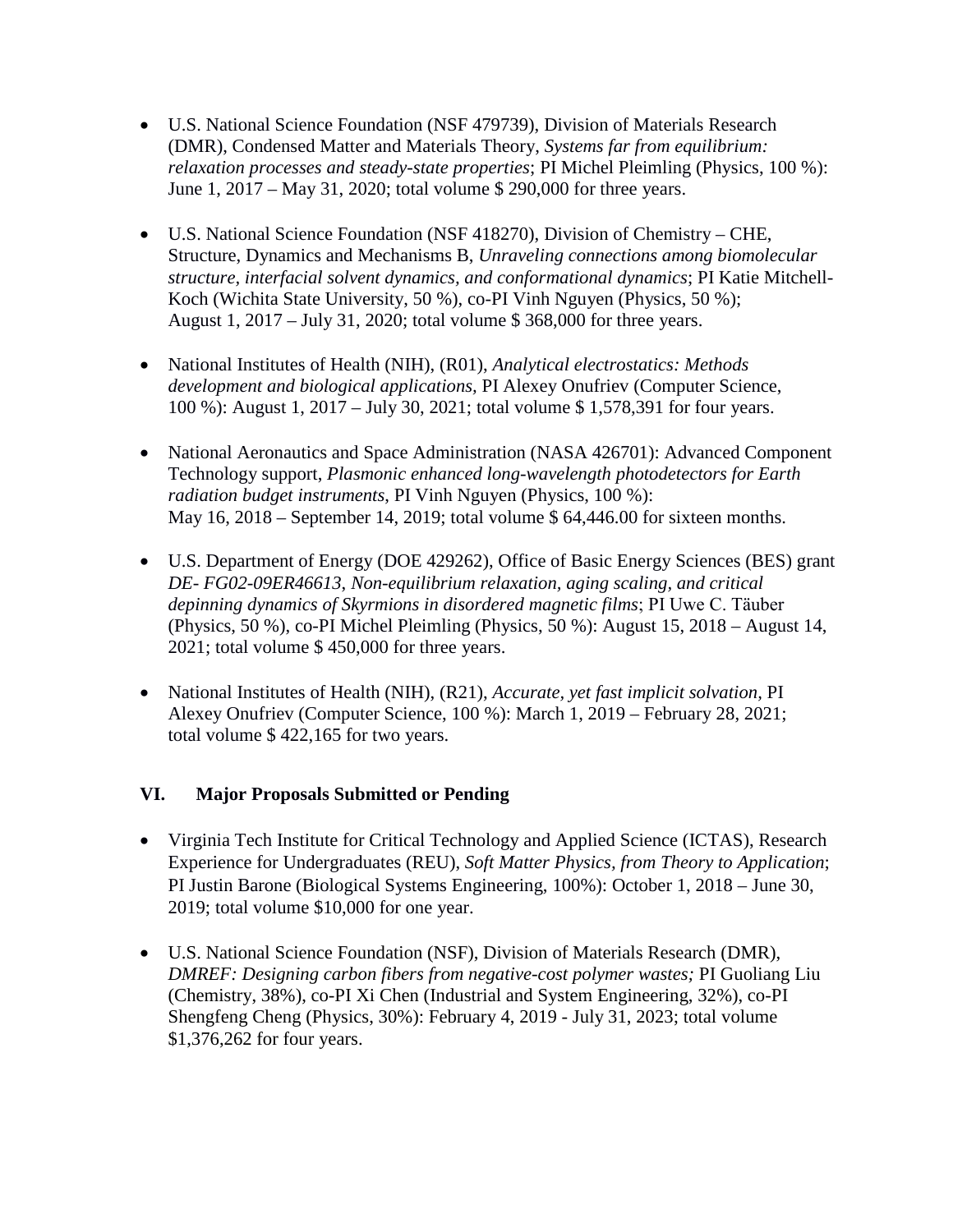- National Institutes of Health (NIH), (R21), Explicit ions in implicit solvent: fast and accurate, PI Alexey Onufriev (Computer Science, 100%): May 1, 2019 – April 30, 2021; total volume \$ 423,171.
- U.S. National Science Foundation (NSF), Division of Materials Research (DMR), Condensed Matter and Materials Theory, *CAREER: Self-organization of microtubules as model dynamic materials;* PI Shengfeng Cheng (Physics, 100 %): July 19, 2019 – May 31, 2025; total volume \$ 514,786 for five years.
- National Institutes of Health (NIH), *DNA compaction into nucleosom arrays: multiresolution approach,* PI Alexey Onufriev (Computer Science, 100%): August 1, 2019 – July 31, 2023; total volume \$ 1.215,011.
- U.S. National Science Foundation, Division of Electrical, Communications and Cyber Systems (ECCS), *Infrared lasing in rare earth doped III-nitride materials*; PI Vinh Nguyen (Physics, 100 %); August 15, 2019 – August 14, 2022; total volume \$ 396,188 for three years.
- National Institutes of Health (NIH), Accurate and efficient polarizable water models for practical simulations, PI Alexey Onufriev (Computer Science, 100%): September 1, 2019 – August 31, 2021; total volume \$ 420,698.
- National Institutes of Health (NIH), (R21), *Magnetic field effects on spatial cell in the limbic system,* PI John Phillips (Biological Science, 80 %), co-PI Vinh Nguyen (Physics, 10%), co-PI Eric Smith (Statistics, 10%): April 1, 2020 – March 31, 2022; total volume \$ 448,141 for two years.
- U. S. National Science Foundation (NSF), *Deuterium Biomaterials Innovation Network-DBI Net,* PI John Katsaras (Physics, University of Tennessee), co-PI Rana Ashkar (Physics): submitted April 2019.
- U.S. National Science Foundation (NSF), *Establishing the phosphoinositide binding and autoinhibition mechanisms by the endosomal trafficking protein Tom1,* PI Daniel Capelluto (Biological Sciences), co-PI Rana Ashkar (Physics): submitted May 2019.
- U.S. National Science Foundation (NSF), (MRSEC), *Center for Multi-Scale Macromolecular Materials*, PI Robert Moore (Chemistry), co-PI Rana Ashkar (Physics): submitted June 2019.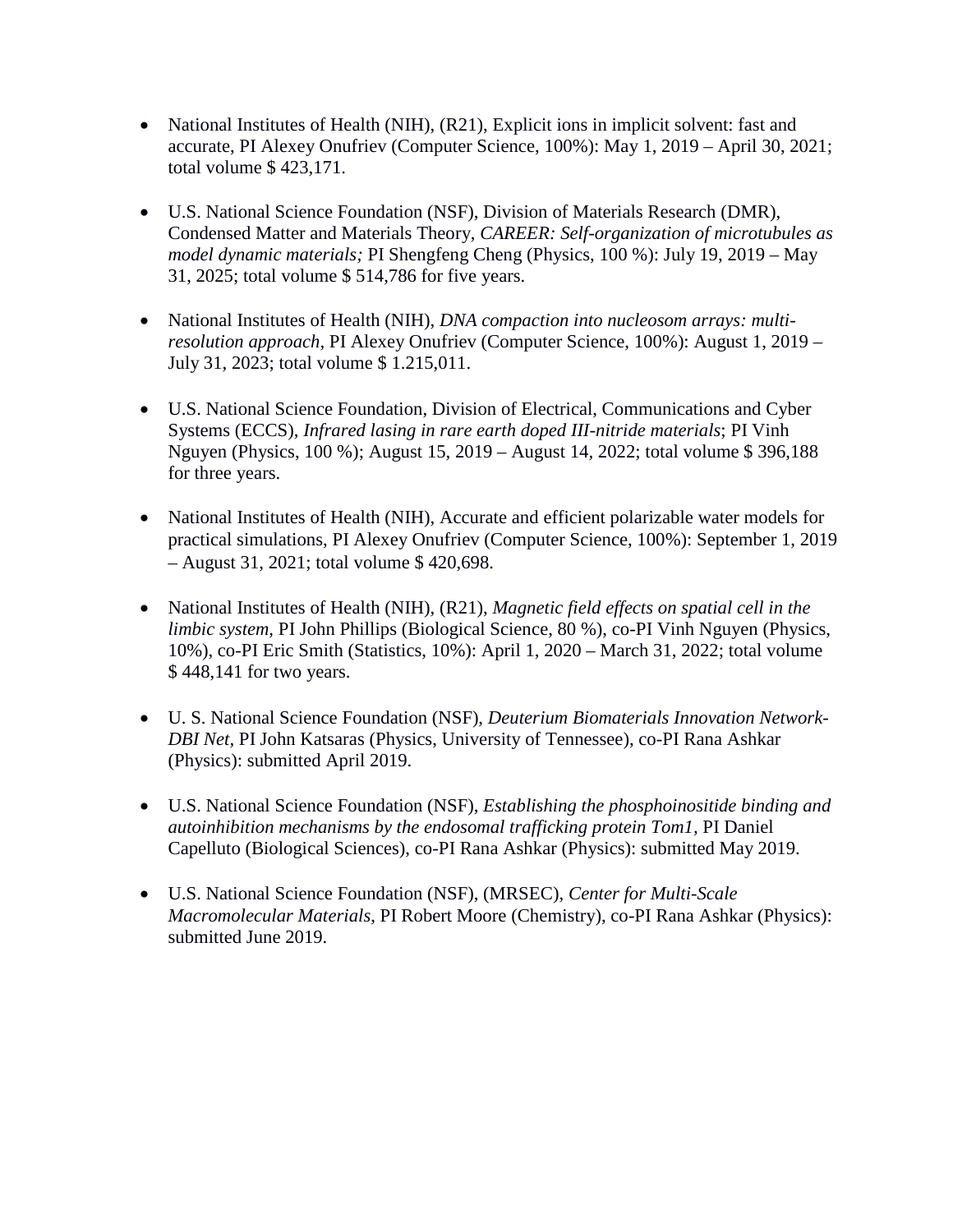#### **VII. Significant Accomplishments in 2018-2019**

#### **1. Center for Soft Matter and Biological Physics Seminar Series**

The Center runs a regular seminar series in conjunction with the Physics Department's Condensed Matter Seminars (Mondays, 4.00 – 5.00 p.m.), organized by Vinh Nguyen in collaboration with Ed Barnes (both Department of Physics). In the fall term 2018 and spring semester 2019, the Center has organized and financially supported the following seminars and colloquia (see [https://csmb.phys.vt.edu/events.html\)](https://csmb.phys.vt.edu/events.html):

- August 20, 2018: Prof. Surita Bhatia, Chemistry, Stony Brook University, New York: *Stratification in colloidal films.*
- August 27, 2018: Dr. Kunal Mondal, Chemical and Biomolecular Engineering, North Carolina State University: *Soft-Nanomaterials, interfaces, and micro-Nanofabrication to build tools and functional devices.*
- September 17, 2018: Chengyuan Wen, Physics, Virginia Tech: *Evaporation of liquids and solutions.*
- September 21, 2018: Prof. Gary Grest, Center for Integrated Nanotechnologies, Sandia National Laboratories, Albuquerque: *Going up in time and length scales in modeling polymers.*
- September 28, 2018: Prof. Daniel I Goldman, Physics, Georgia Tech, Atlanta: *Robophysics: Physics meets robotics.*
- October 8, 2018: Prof. David M. Leitner, Chemistry, University of Nevada, Reno: *Watching energy transport in proteins: Identifying dynamics networks and thermodynamic properties.*
- October 15, 2018: Jacob Carroll, Physics, Virginia Tech: *The effects of inhibitory neuron fraction on the dynamics of an avalanching neural network.*
- October 29, 2108: Shadi Esmaeili, Physics, Virginia Tech: *From disorder to self-organization: A cyclic predator-prey system and a system of frustrated coupled oscillators.*
- November 5, 2108: Dr. Brian Skinner, Physics, Massachusetts Institute of Technology: *Percolative phase transition in dynamics of quantum entanglement.*
- November 26, 2018: Shannon Serrao, Physics, Virginia Tech: *Fluctuation effects on cyclic predator-prey system (May-Leonard model).*
- December 3, 2018: Prof. Sarah Perry, Chemical Engineering, University of Massachusetts Amherst: *Molecular engineering of polyelectrolyte complex materials.*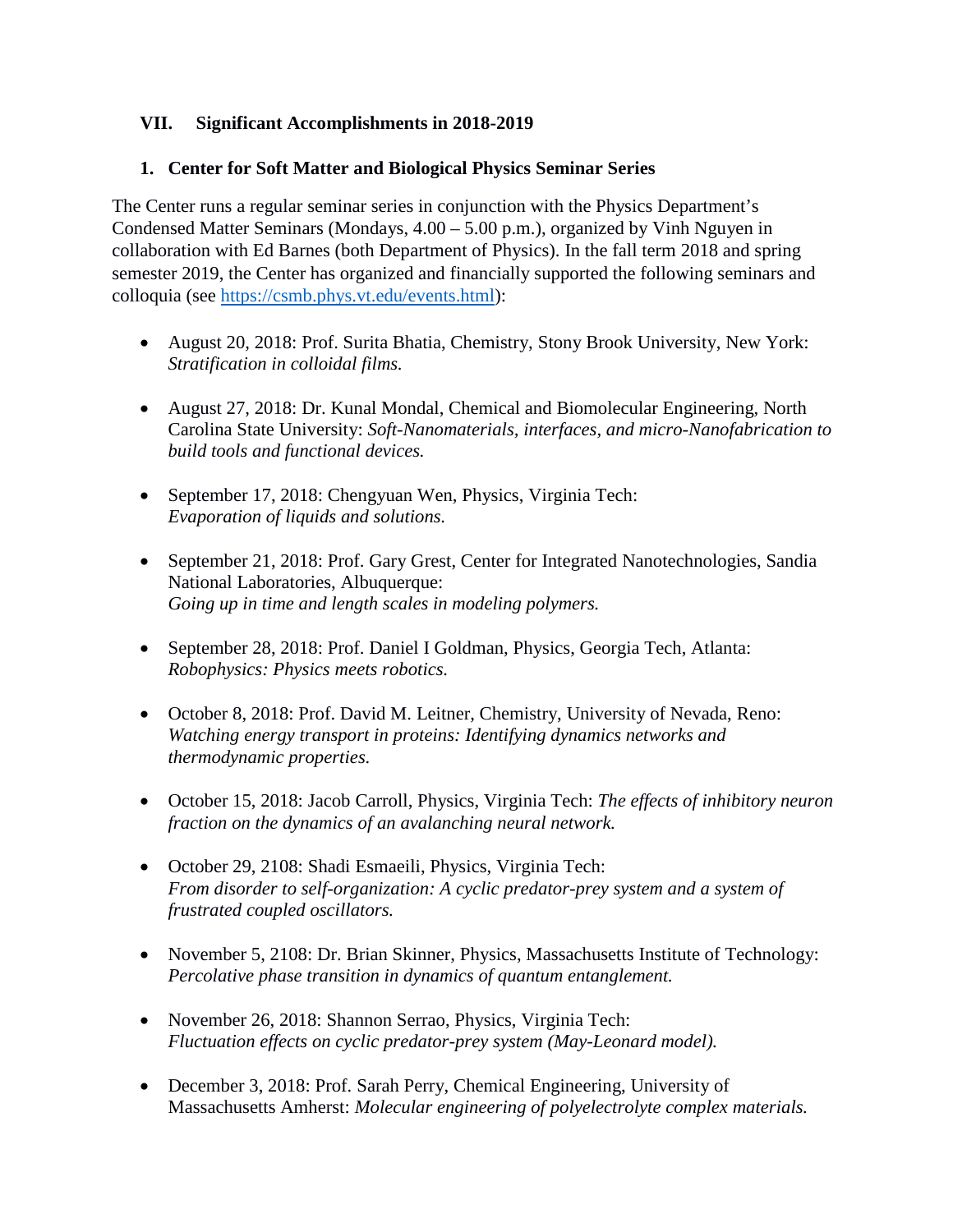- January 25, 2019: Prof. Xinqi Gong, Mathematical Science, Renmin University, China: *Mathematical intelligence applications for bio-macromolecular problems.*
- January 28, 2019: Dr. Rui Zhang, Molecular Engineering, University of Chicago: *Structure and dynamics of topological defects in active liquid crystals.*
- February 1, 2019: Dr. Ting Ge, Rubinstein Lab, Duke University: *Rheology and nano-rheology of entangled melts of non-concatenated ring polymers.*
- February 4, 2019: Bart Brown, Physics, Virginia Tech: *Coarsening with non-trivial in-domain dynamics and dynamically generated hierarchies in predator-prey games.*
- February 8, 2019: Dr. Daniel Sussman, Physics, Syracuse University: *Anomalous interfaces in biological matter.*
- February 15, 2019: Dr. Antonia Statt, Princeton Center for Complex Materials, Princeton University: *Pathways to structure formation in colloid and polymer mixtures.*
- February 18, 2019: Dr. Cihan Nadir Kaplan, Engineering and Applied Sciences, Harvard University: *Morphing hard and soft matter by reaction-transport dynamics.*
- February 25, 2019: Dr. Trung Dac Nguyen, Materials Science and Engineering, Northwestern University: *Engineering materials from bottom up for bioremediation applications.*
- February 26, 2019: Prof. Nuno Araujo, Physics, University of Lisbon, Portugal: *Dynamics of colloidal particles on surface and interfaces.*
- March 25, 2019: Prof. Shawn Cui, Mathematical Department, Virginia Tech: *4-dimensional topological quantum field theories from fusion categories.*
- April 8, 2019: Prof. Chih Kuan Tung, Physics, North Carolina A&T State University: *What do bull sperm know about emergent behaviors?*
- April 15, 2019: Dr. Ulrich Dobramysl, Welcome Trust / Cancer Research UK Gurdon Institute, Physics, University of Cambridge, U.K.: *How do cells sense direction?*
- May 9, 2019: Prof. Wei Li, Physics, Central China Normal University, Wuhan, China: *Reinforcement learning in complementarity game and population dynamics.*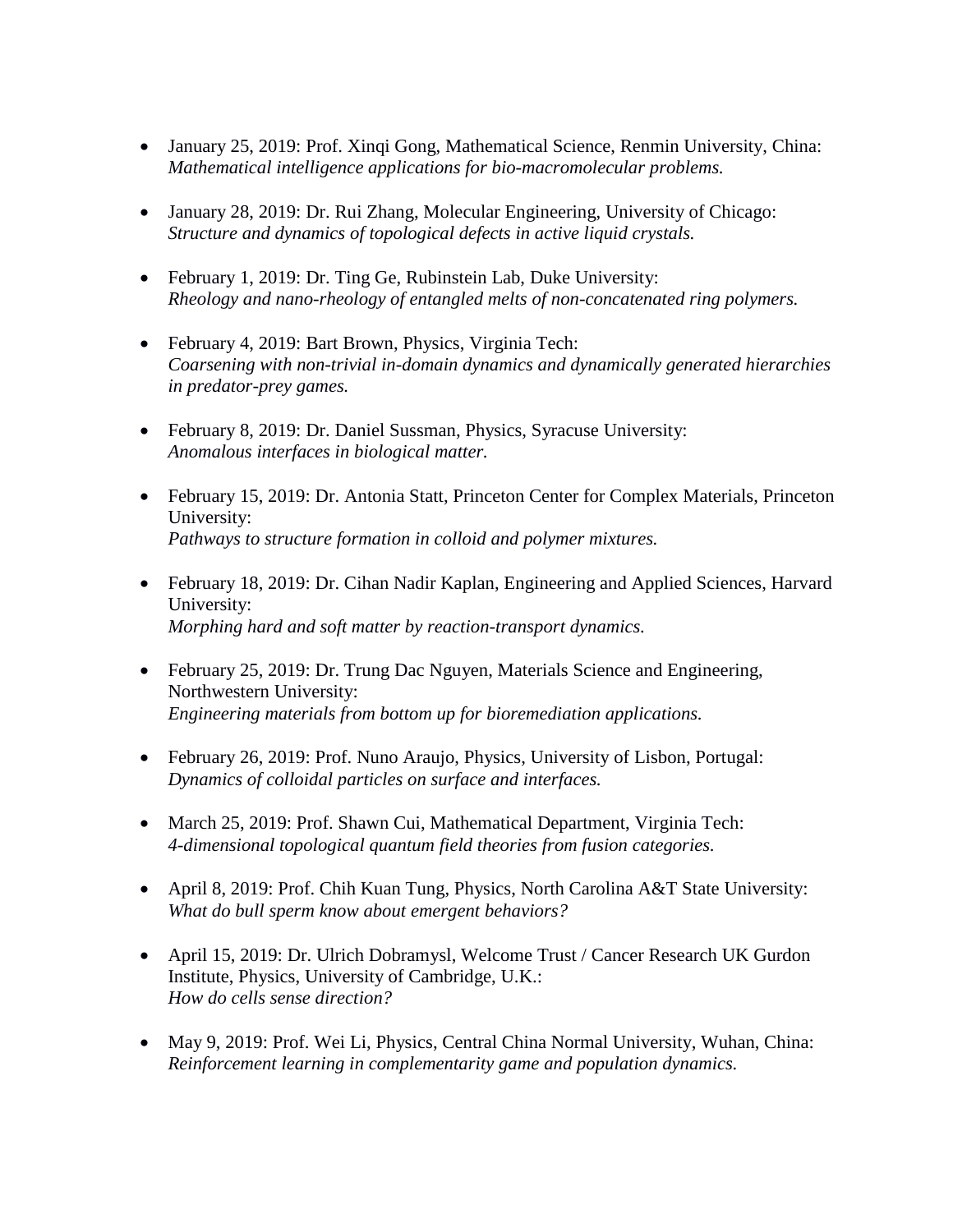#### **2. Center for Soft Matter and Biological Physics Symposium**

The Center held its fourth annual symposium on May 22 and 23, 2019, organized by Shengfeng Cheng (Department of Physics), featuring three invited external keynote speakers on May 22:

- Prof. Bulbul Chakraborty, Physics, Brandeis University: *Fragile matter.*
- Prof. Raquel Lieberman, Chemistry and Biochemistry, Georgia Tech: *How does a protein's structure spell the difference between health and disease? The structure and misfolding of glaucoma-associated myocilin.*
- Prof. Peter Olmsted, Physics, Georgetown University: *Additive manufacturing with polymers: What can polymer physics tell us about it?*

Other speakers on May 22 were:

- Andrew Korovich, Chemistry, Virginia Tech: *Multi-scale transport in polymer membranes for water purification and energy conversion.*
- Laura Hanzly, Biomedical Engineering and Mechanics, Virginia Tech: *Actuation of gelatin bilayers.*
- Prof. William Ducker, Chemical Engineering, Virginia Tech: *Molecules in confinement.*
- Prof. Daniel Capelluto, Biological Sciences, Virginia Tech: *Cargo trafficking of lipid-mediated signaling, a dilemma for Tom1.*
- Dr. Saptarshi Chakraborty, Physics, Virginia Tech: *Phospholipid bilayer softening by hydrophobic gold nano-particle inclusions.*
- Dr. Igor Tolokh, Computer Science, Virginia Tech: *Modeling of 3D chromosome organization in fruit fly.*
- Prof. Jiangtao Cheng, Mechanical Engineering, Virginia Tech: *Nanoscale transport of confined liquids near a solid surface.*
- Prof. Vinh Nguyen, Center for Soft Matter and Biological Physics, Virginia Tech: *Influence of hydration and protein collective motions on biological activities.*
- Ruslan Mukhamadiarov, Center for Soft Matter and Biological Physics, Virginia Tech: *Transverse temperature interfaces in the Katz-Lebowitz-Spohn driven lattice gas.*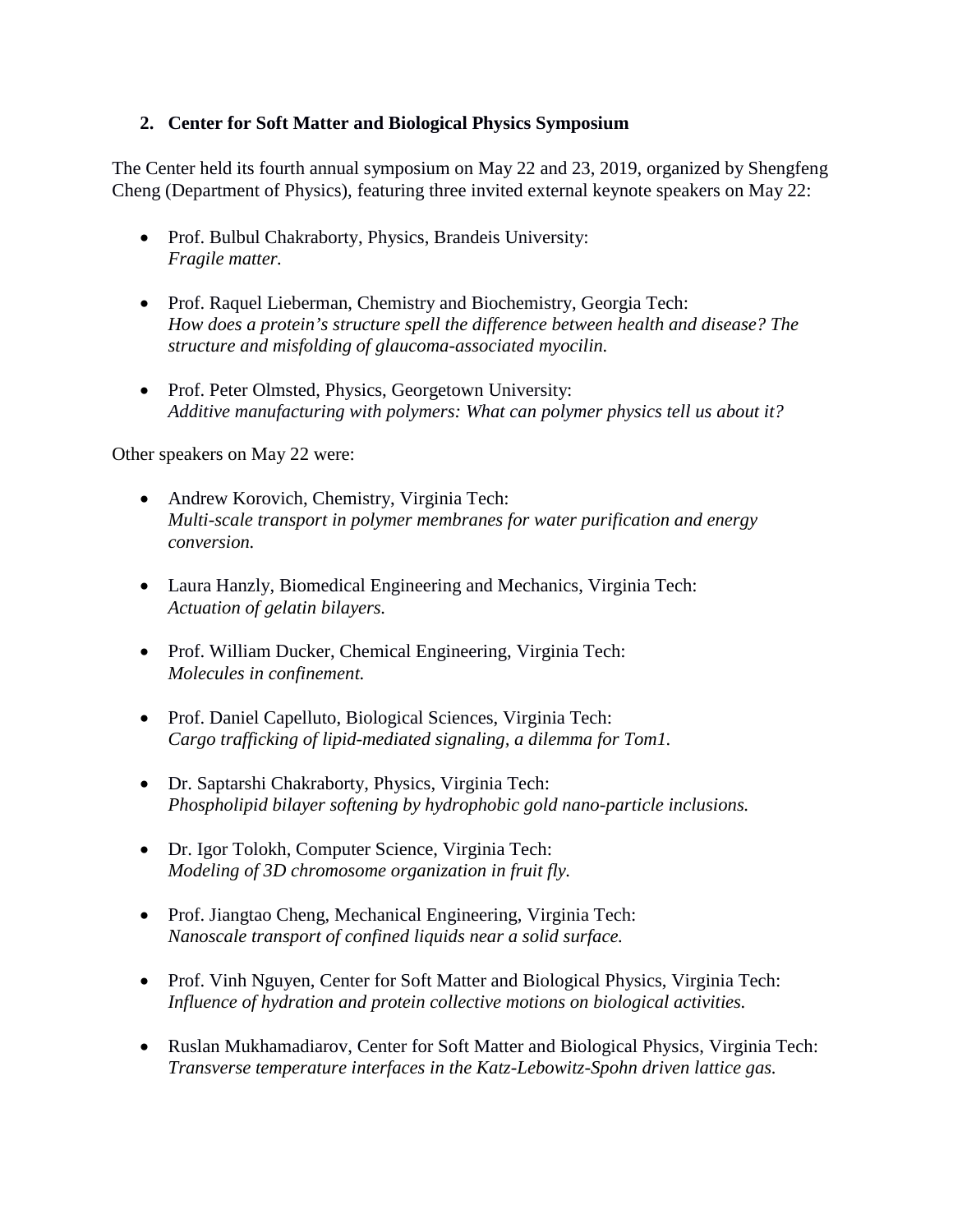• Priyanka, Center for Soft Matter and Biological Physics, Virginia Tech: *Feedback control of surface roughness in the one-dimensional KPZ growth process.*

During the poster session on May 22, the poster prize of \$150.00 was awarded to four posters:

- Riya Nandi, Physics, advisor Prof. Uwe C. Täuber: *Non-universal critical aging scaling in three-dimensional Heisenberg antiferromagnets.*
- Binghan Liu, Physics, and Chengyuan Wen, Physics, advisor Prof. Shengfeng Cheng: *Using machine learning to predict the glass transition temperature of polyimides.*
- Hyunggon Park, Seungho Kim, Hope Gruszewski, David G. Schmale III, Sunghwan Jung, Mechanical Engineering, advisor Prof. Jonathan Boreyko: *Leaf-to-leaf spore dispersal induced by rain-splash.*
- Tuo-Xian Tang, Biological Sciences, Nataliya Brantly, Biological Sciences, Robert Wallace, Biological Sciences, advisor Prof. Daniel Capelluto: *The functional basis of Phafin2 in autophagy.*

The May 22 Graduate Student Workshop featured tutorials by our keynote speakers:

- Prof. Bulbul Chakraborty, Physics, Brandeis University: *Exploring the Edwards ensemble and its implications for athermal systems.*
- Prof. Raquel Lieberman, Chemistry and Biochemistry, Georgia Tech: *Experimental methods to determine macromolecular structures in atomic detail.*
- Prof. Peter Olmsted, Physics, Georgetown University: *Strongly entangled polymer dynamics.*

During the Graduate Student Workshop on May 22, the Collaboration Idea Awards (\$ 100) were awarded to nine students:

- Seyedfarzad Ahmadi, Mechanical Engineering
- Ahmadreza Azizi, Physics
- Jason Czak, Physics
- Shannon Serrao, Physics
- Parviz Shaban, Physics
- Pranav Shukla, Engineering Mechanics
- Tuo-Xian Tang, Biological Sciences
- Catherine E. Wisinger, Chemical Engineering
- Zechen Zhang, Chemical Engineering

Katrina Loan provided staff support. More details are listed in our symposium program flyer: [https://csmb.phys.vt.edu/content/dam/csmb\\_phys\\_vt\\_edu/2019-csb](https://csmb.phys.vt.edu/content/dam/csmb_phys_vt_edu/2019-csb-symposium/CSMBP_Symposium_2019_Program_v2.pdf)[symposium/CSMBP\\_Symposium\\_2019\\_Program\\_v2.pdf](https://csmb.phys.vt.edu/content/dam/csmb_phys_vt_edu/2019-csb-symposium/CSMBP_Symposium_2019_Program_v2.pdf)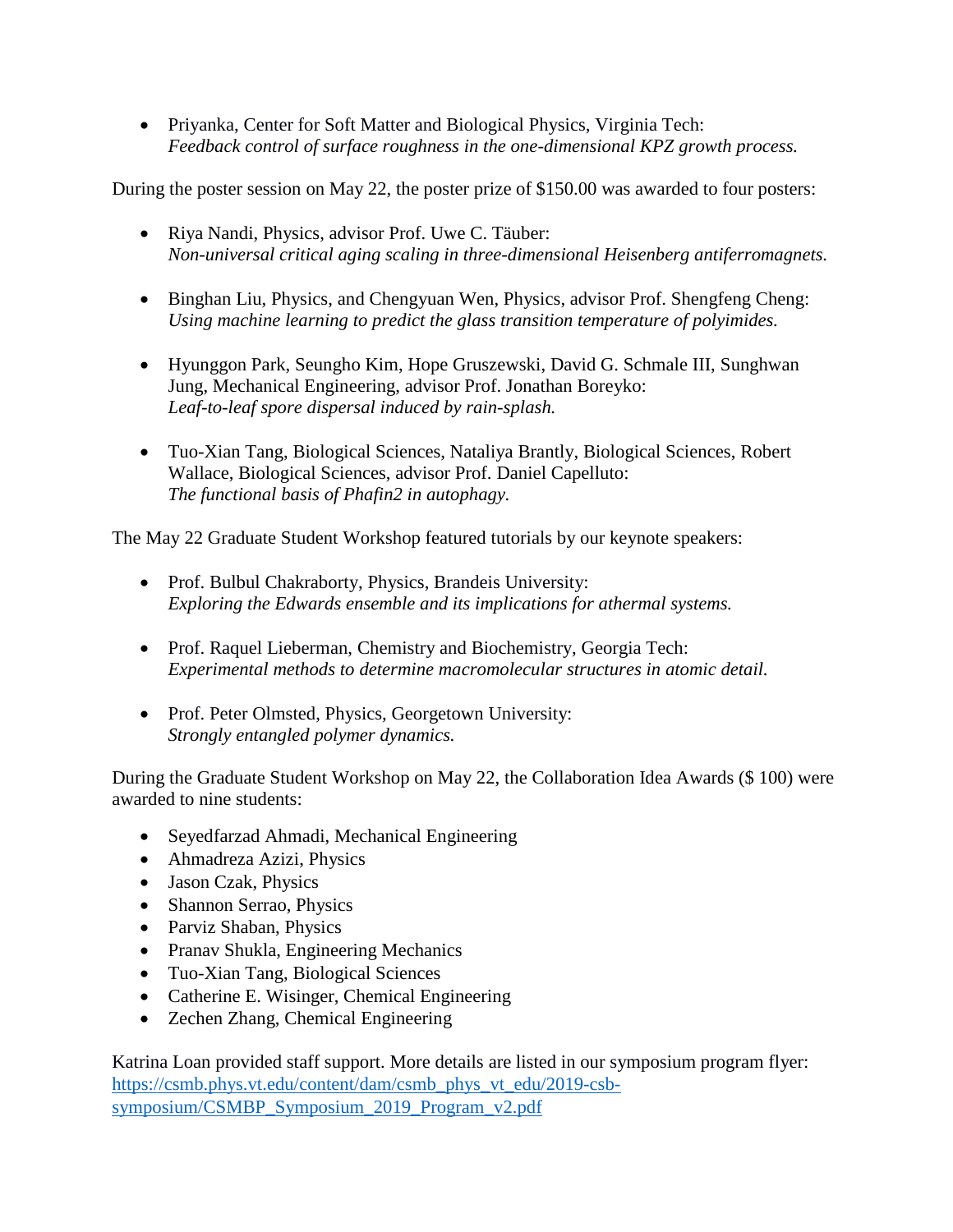#### **3. Center for Soft Matter and Biological Physics Meetings**

Through the Fall 2018 and Spring 2019 semester (Fridays 4.00 – 5.00 p.m.) as well as Summer 2019 (Fridays 1.30 – 2.30 p.m.), the Center held informal meetings, organized by Vinh Nguyen (Department of Physics), to promote scientific exchange and incite possible research collaborations [\(https://csmb.phys.vt.edu/events/Discussion.html\)](https://csmb.phys.vt.edu/events/Discussion.html):

- September 21, 2018: Deepali Shirsekar, Mechanical Engineering, Virginia Tech: *Bidirectional reflectance measurement of black coating Z302 for use in optical instrument design.*
- October 5, 2018: Nazia Munir, Mechanical Engineering, Virginia Tech: *Investigation of the gold-black absorption mechanism.*
- October 26, 2018: Harrison Wood, Biomedical Engineering and Mechanics, Virginia Tech: *Geometric singularities in the mechanics of strings and rods.*
- November 9, 2018: Prof. William Ducker, Chemical Engineering, Virginia Tech: *Absorption at confined interfaces.*
- November 30, 2018: Michael Kane, Mechanical Engineering, Virginia Tech: *Topography and Mechanical properties of nanostructured PNIPAM films.*
- January 28, 2019: Dr. Rui Zhang, University of Chicago: *Meeting with students at Virginia Tech.*
- February 1, 2019: Dr. Ting Ge, Physics, Duke University: *Meeting with students at Virginia Tech.*
- February 8, 2019: Dr. Daniel Sussman, Syracuse University: *Meeting with students at Virginia Tech.*
- February 15, 2019: Dr. Antonia Statt, Princeton University: *Meeting with students at Virginia Tech.*
- February 18, 2019: Dr. Cihan Nadir Kaplan, Harvard University: *Meeting with students at Virginia Tech.*
- February 25, 2019: Dr. Trung Dac Nguyen, Northwestern University: *Meeting with students at Virginia Tech.*
- April 12, 2019: Nicole Abaid, Biomedical Engineering and Mechanics, Virginia Tech: *Passive and active sensing in Vicsek model.*
- April 26, 2019: Dr. Saptarshi Chakraborty, Physics, Virginia Tech: *Polymer-stabilized colloidal catalysts: Role of polymers and strategies for recovery and reuse.*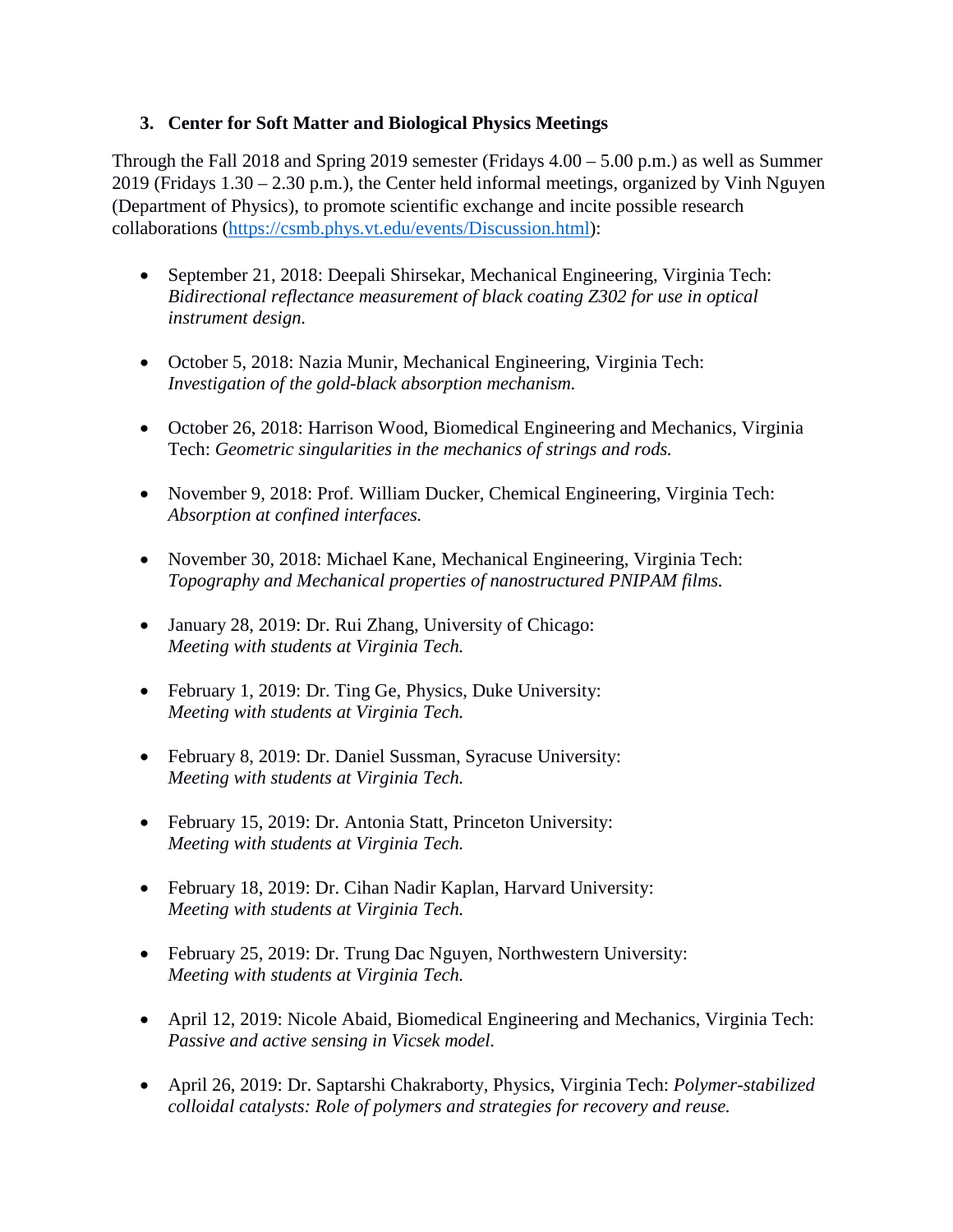- May 31, 2019: Ruslan Mukhamadiarov and Shengfeng Deng, Physics, Virginia Tech: *Central concepts of nonlinear dynamics and chaos.*
- June 7, 2019: Tuo-Xian Tang, Biological Sciences, Virginia Tech: *The functional basis of Phafin2 in autophagy.*
- June 14, 2019: Shengfeng Deng, Physics, Virginia Tech: *Phase portraits of two-dimensional flows.*
- June 21, 2019: James Stidham, Physics, Virginia Tech: *Ordering in magnetic skyrmion lattices.*

#### **4. Research Publications with Center Affiliation**

- Sheng Chen, Ulrich Dobramysl, and Uwe C. Täuber, *Evolutionary dynamics and competition stabilize three-species predator-prey communities*, Ecological Complexity **36**, 52-72 (9 July 2018) [https://doi.org/10.1016/j.ecocom.2018.05.003].
- Xiangwen Wang and Michel Pleimling, *Behavior analysis of virtual-item gambling*, Physical Review E **98**, 012126 – 1-12 (20 July 2018) [https://doi.org/10.1103/PhysRevE.98.012126]
- Fridolin Gross, Paolo Bonaiuti, Silke Hauf, and Andrea Ciliberto, *Implications of alternative routes to APC/C inhibition by the mitotic checkpoint complex,*  Public Library of Science Computational Biology **14**, e1006449 (10 September 2018) [\[https://doi.org/10.1371/journal.pcbi.1006449\]](https://doi.org/10.1371/journal.pcbi.1006449).
- Deepali Shirsekar, Yifei Wang, J. Robert Mahan, Kory J. Priestley, and Vinh Q. Nguyen, *Bidirectional reflectance measurement of black absorber layers for use in optical instrument design,* Proceeding of SPIE **10743**, 10743007 (17 September 2018) [\[https://doi.org/10.1117/12.2320347\]](https://doi.org/10.1117/12.2320347).
- Vinh X. Ho, Yizhou Wang, Michael. P. Cooney, and Vinh Q. Nguyen, *Graphene-based photodetector at room temperature,* Proceeding of SPIE **10729**, 1072907 (20 September 2018) [\[https://doi.org/10.1117/12.2320922\]](https://doi.org/10.1117/12.2320922).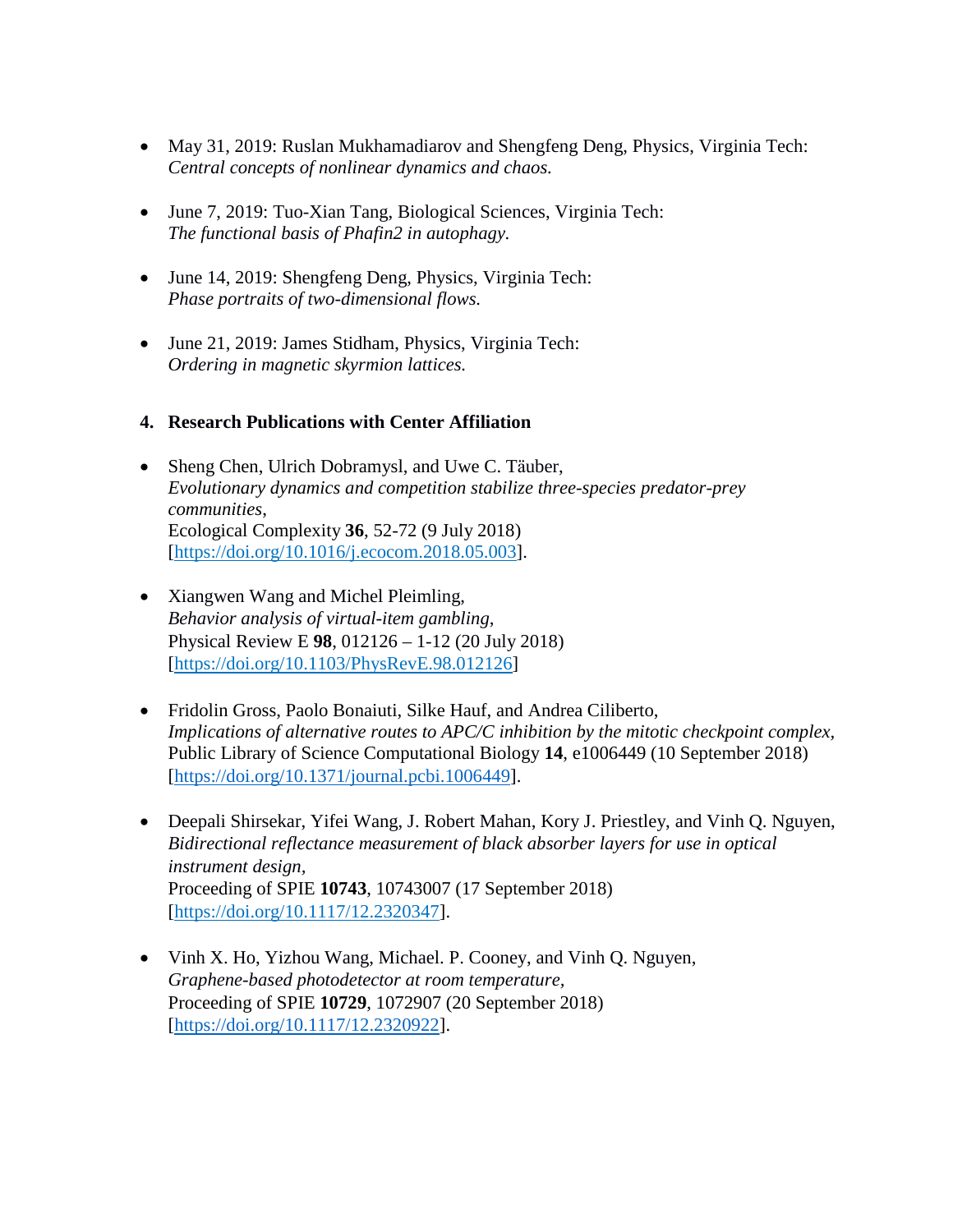- Yanfei Tang and Shengfeng Cheng, *Capillary forces on a small particle at a liquid-vapor interface: Theory and simulation*, Physical Review E **98**, 032802 (24 September 2018) [\[https://doi.org/10.1103/PhysRevE.98.032802\]](https://doi.org/10.1103/PhysRevE.98.032802).
- Ahmadreza Azizi, James Stidham, and Michel Pleimling, *Dynamic critical properties of non-equilibrium Potts models with absorbing states,*  Journal of Statistical Mechanics: Theory and Experiment, 103208 – 1-19 (24 October 2018) [https://doi.org/10.1088/1742-5468/aae2dd].
- Vinh X. Ho, Talal M. Al Tahtamouni, Yizhou Wang, Hongxing X. Jiang, Jingyu Y. Lin, John M. Zavada, and Nguyen Q. Vinh, *Telecommunication-wavelength lasing in Er-doped GaN multiple quantum wells at room temperature,* Conference paper, Laser Congress, ATu4A.2 (4 November 2018) [\[https://doi.org/10.1364/ASSL.2018.ATu4A.2](https://doi.org/10.1364/ASSL.2018.ATu4A.2)].
- Harshwardhan Chaturvedi, Nathan Galliher, Ulrich Dobramysl, Michel Pleimling, and Uwe C. Tӓuber, *Dynamical regimes of vortex flow in type-II superconductors with parallel twin boundaries*, European Physical Journal B **91**, 294 – 1-13 (26 November 2018) [\[https://doi.org/10.1140/epjb/e2018-90447-3\]](https://doi.org/10.1140/epjb/e2018-90447-3).
- Ramu Anandakrishnan, Saeed Izadi, and Alexey V. Onufriev, *Why computed protein folding landscapes are sensitive to the water model,* Journal of Chemical Theory and Computation 15, 625-636 (4 December 2018) [\[https://doi.org/10.1021/acs.jctc.8b00485\]](https://doi.org/10.1021/acs.jctc.8b00485).
- Shadisadat Esmaeili, Barton L. Brown, and Michel Pleimling, *Perturbing cyclic predator-prey systems: How a six-species coarsening system with nontrivial in-domain dynamics responds to sudden changes,* Physical Review E **98**, 062105 – 1-10 (5 December 2018) [https://doi.org/10.1103/PhysRevE.98.062105].
- Yanfei Tang and Shengfeng Cheng, *The meniscus on the outside of a circular cylinder: From microscopic to macroscopic scales*, Journal of Colloid and Interface Science **533**, 401-408 (1 January 2019) [\[https://doi.org/10.1016/j.jcis.2018.08.081\]](https://doi.org/10.1016/j.jcis.2018.08.081).
- Arne Elofsson, Berk Hess, Erik Lindahl, Alexey V. Onufriev, David van der Spoel, and Anders Wallqvist, *Ten simple rules on how to create open access and reproducible molecular simulations of biological system*, PLoS Computational Biology **15**, e1006649 (17 January 2019) [\[https://doi.org/10.1371/journal.pcbi.1006649\]](https://doi.org/10.1371/journal.pcbi.1006649).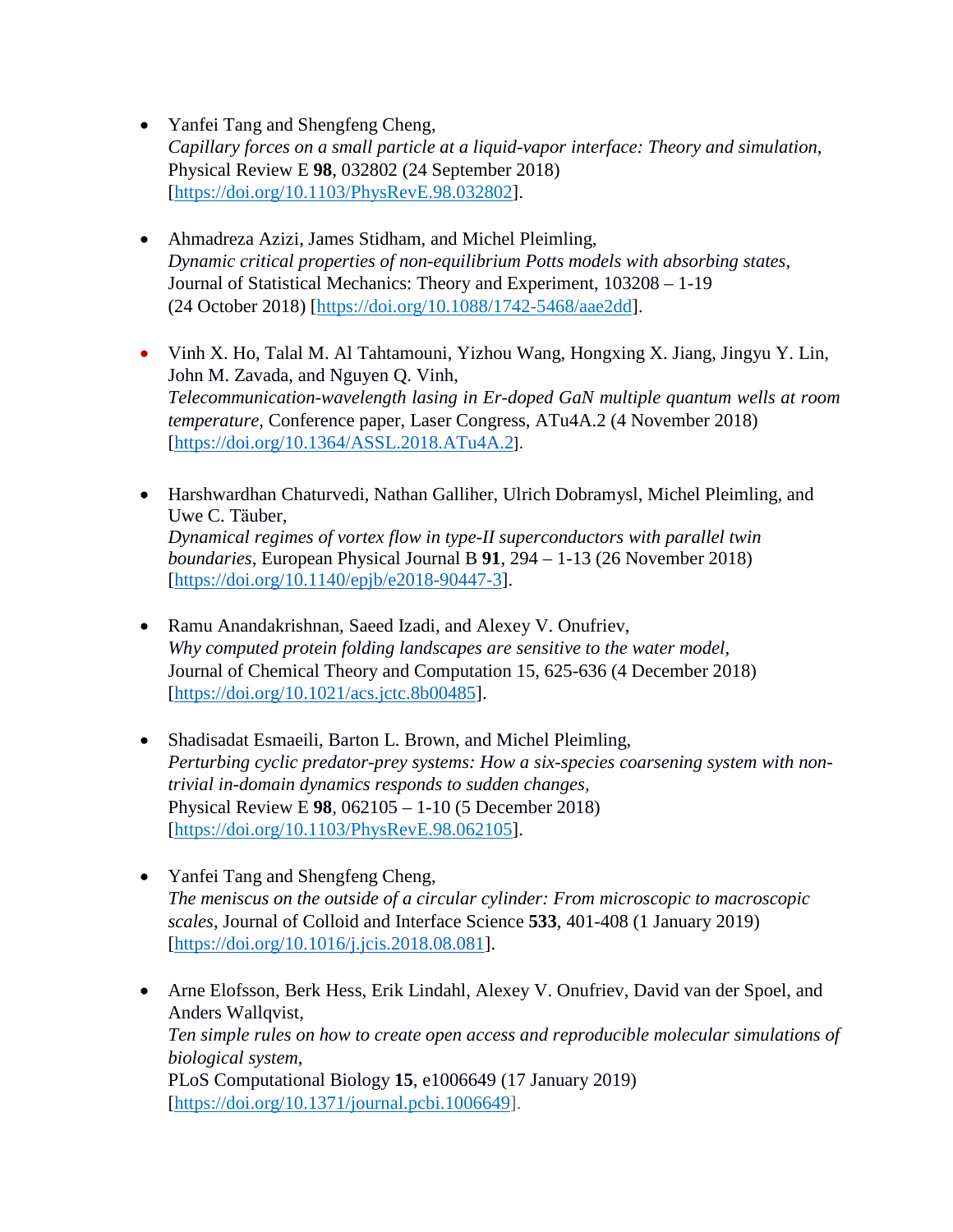- Alexey V. Onufriev and Helmut Schiessel, *The nucleosome: from structure to function through physics,* Current Opinion in Structural Biology **56**, 119-130 (30 January 2019) [\[https://www.sciencedirect.com/science/article/pii/S0959440X18301192\]](https://www.sciencedirect.com/science/article/pii/S0959440X18301192).
- Kevin E. Bassler, Erwin Frey, and Royce K. P. Zia, *Coevolution of nodes and links: Diversity-driven coexistence in cyclic competition of three species, Physical Review* **E 99**, 022309 – 1-19 (15 February 2019) [https://doi.org/10.1103/PhysRevE.99.022309].
- Riya Nandi and Uwe C. Täuber, *Non-universal critical aging scaling in three-dimensional Heisenberg antiferromagnets*, Physical Review B **99**, 064417 – 1-6 (19 February 2019) [https://doi.org/10.1103/PhysRevB.99.064417].
- Yanfei Tang, Gary S. Grest, and Shengfeng Cheng, *Control of stratification in drying particle suspensions via temperature gradients*, Langmuir **35**, 4296-4304 (26 February 2019) [\[https://doi.org/10.1021/acs.langmuir.8b03659\]](https://doi.org/10.1021/acs.langmuir.8b03659).
- Tianjiao Jia, Yang Wang, Yuanyuan Dou, Yaowang Li, Monica Jung de Andrade, Run Wang, Shaoli Fang, Jingjing Li, Zhou Yu, Rui Qiao, Zhuangjian Liu, Yuan Cheng, Yewang Su, Majid Minary-Jolandan, Ray H. Baughman, Dong Qian, and Zunfeng Liu, *Moisture sensitive smart yarns and textiles from self-balanced silk fiber muscles,* Advanced Functional Materials **29**, 1808241 (7 March 2019) [https://doi.org/10.1002/adfm.201808241].
- Alexey V. Onufriev and David A. Case, *Generalized Born implicit solvent Models for biomolecules,* Annual Review of Biophysics **48**, 275-296 (11 March 2019) [\[https://doi.org/10.1146/annurev-biophys-052118-115325\]](https://doi.org/10.1146/annurev-biophys-052118-115325).
- Parviz S. Shabane, Saeed Izadi, and Alexey V. Onufriev, *General purpose water model can improve atomistic simulations of intrinsically disordered proteins*, Journal of Chemical Theory and Computation 15, 2620-2634 (13 March 2019) [\[https://doi.org/10.1021/acs.jctc.8b01123\]](https://doi.org/10.1021/acs.jctc.8b01123).
- Catherine E. Wisinger, Leslie A. Maynard, and Justin R. Barone, *Bending, curling, and twisting in polymeric bilayers*, Soft Matter **15**, 4541-4547 (13 May 2019) [\[https://doi.org/10.1039/C9SM00268E\]](https://doi.org/10.1039/C9SM00268E).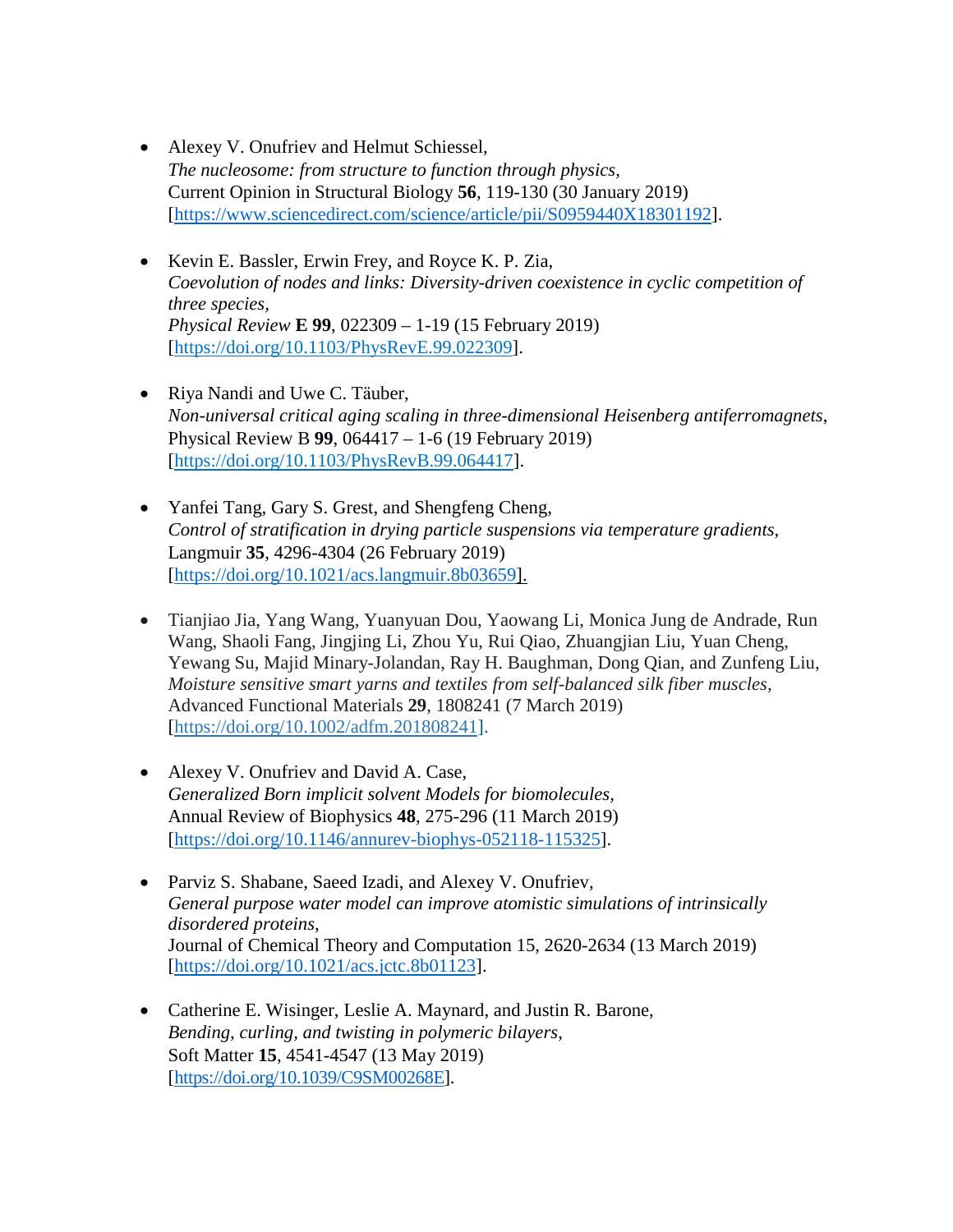- Jacob Carroll, Ada Warren, and Uwe C. Täuber, *The effects of inhibitory and excitatory neurons on the dynamics and control of avalanching neural networks*, Physical Review E **99**, 052407 – 1-13 (17 May 2019) [https://doi.org/10.1103/PhysRevE.99.052407].
- Leslie A. Maynard, Barbara L. DeButts, and Justin R. Barone, *Mechanical and thermal properties of polyolefin thermoplastic elastomer blends*, Plastics, Rubber and Composites; Macromolecular Engineering **48**, 338-346 (7 June 2019) [\[https://doi.org/10.1080/14658011.2019.1625633\]](https://doi.org/10.1080/14658011.2019.1625633).
- Yanfei Tang, Gary S. Grest, and Shengfeng Cheng, *Stratification of drying particle suspensions: Comparison of implicit and explicit solvent simulations*, Journal of Chemical Physics **150**, 224901 (10 June 2019) [\[https://doi.org/10.1063/1.5066035\]](https://doi.org/10.1063/1.5066035).
- Barton L. Brown, Hildegard Meyer-Ortmanns, and Michel Pleimling, *Dynamically generated hierarchies in games of competition*, Physical Review E **99**, 062116 – 1-12 (17 June 2019) [https://doi.org/10.1103/PhysRevE.99.062116].
- Barbara L. DeButts, Natasha Chauhan, and Justin R. Barone, *Agricultural proteins as multifunctional additives in ZnO-free synthetic isoprene rubber vulcanizates*, Journal of Applied Polymer Science **136**, 48141 (20 June 2019) [\[https://doi.org/10.1002/app.48141\]](https://doi.org/10.1002/app.48141).

#### 5. **Submitted Papers with Center Affiliation**

- Barton L. Brown, Uwe C. Täuber, and M. Pleimling, *Skyrmion relaxation dynamics in the presence of quenched disorder*, The Physical Review B **100**, 024410 – 1-8 (published 9 July 2019) [\[https://journals.aps.org/prb/abstract/10.1103/PhysRevB.100.024410\]](https://journals.aps.org/prb/abstract/10.1103/PhysRevB.100.024410).
- Wei Li, Jan-Michael Y. Carrillo, John Katsaras, Bobby G. Sumpter, Rana Ashkar, and Rajeev Kumar, *The influence of curvature on domain distribution in binary mixture membranes,* Soft Matter **15**, 6642-6649 (published 12 July 2019) [\[https://pubs.rsc.org/en/content/articlelanding/2019/SM/C9SM01262A#!divAbstract\]](https://pubs.rsc.org/en/content/articlelanding/2019/SM/C9SM01262A#!divAbstract).
- Uwe C. Tӓuber, *Fluctuations and correlations in chemical reaction kinetics and population dynamics*,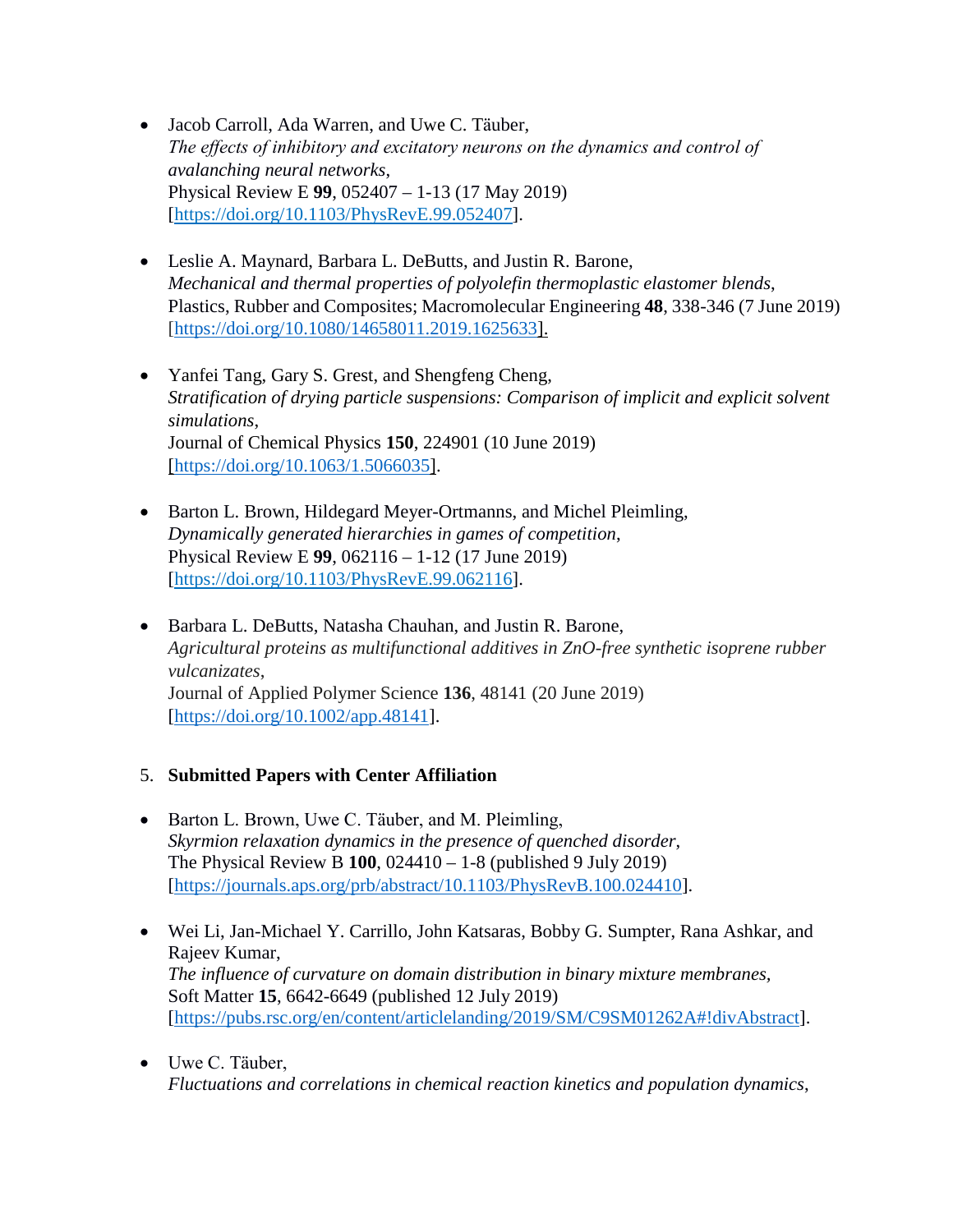*Chemical kinetics beyond the textbook*, K. Lindenberg, R. Metzler, and G. Oshanin (Eds.), Chap. 1 (World Scientific Publ., published September 2019) [https://www.worldscientific.com/worldscibooks/10.1142/q0209].

- Chengyuan Wen, Roy Odle, and Shengfeng Cheng, *Polymerization of Branched Polyetherimides: Comparison between Monte Carlo simulation and Flory-Stockmayer theory*, submitted to: Journal of Polymer Science Part B: Polymer Physics (25 January 2019) [\[https://arxiv.org/abs/1901.08737v1\]](https://arxiv.org/abs/1901.08737v1).
- Vinh Xuan Ho, Yizhou Wang, Luke Patrick, Hongxing Jiang, Jingyu Lin, and Nguyen Quang Vinh, *Room-temperature telecommunication wavelength lasing from GaN,Er epilayers,* submitted to: Journal of Luminescence (13 February 2019).
- Ali Charkhesht, Djamila Lou, Ben Sindle, Chengyuan Wen, Shengfeng Cheng, and Nguyen Quang Vinh, *Insights into hydration dynamics and cooperative interactions in glycerol-water mixtures by terahertz dielectric spectroscopy*, submitted to: Journal of Physical Chemistry B (27 February 2019).
- Barbara L. DeButts, Renee V. Thompson, and Justin R. Barone, *Hydrolyzed wheat protein as a self-assembled reinforcing filler in synthetic isoprene rubber vulcanizates*, submitted to: Industrial Crops and Products (27 March 2019).
- Weigang Liu, and Uwe C. Täuber, *Nucleation of spatio-temporal structures from defect turbulence in the two-dimensional complex Ginzburg–Landau equation*, submitted to: Physical Review E (17 May 2019) [\[http://arxiv.org/abs/1905.07317\]](http://arxiv.org/abs/1905.07317).
- Samuel Schiffhauer, Rebecca McDevitt, Liang Jiang, Daniel G. S. Capelluto, and Carla V. Finkielstein, *Multilevel regulation of the iron metabolic network by circadian factor,*  submitted to: Science Reports (15 June 2019).
- Barbara L. DeButts and Justin R. Barone, *Processing-property relationships in wheat protein-isoprene rubber composites*, to appear in: Rubber Chemistry and Technolog*y* (22 June 2019).
- Ahmadreza Azizi and Michel Pleimling, *Critical phenomena in presence of symmetric absorbing states: a microscopic model with tunable parameters,* submitted to: Physical Review E (25 June 2019).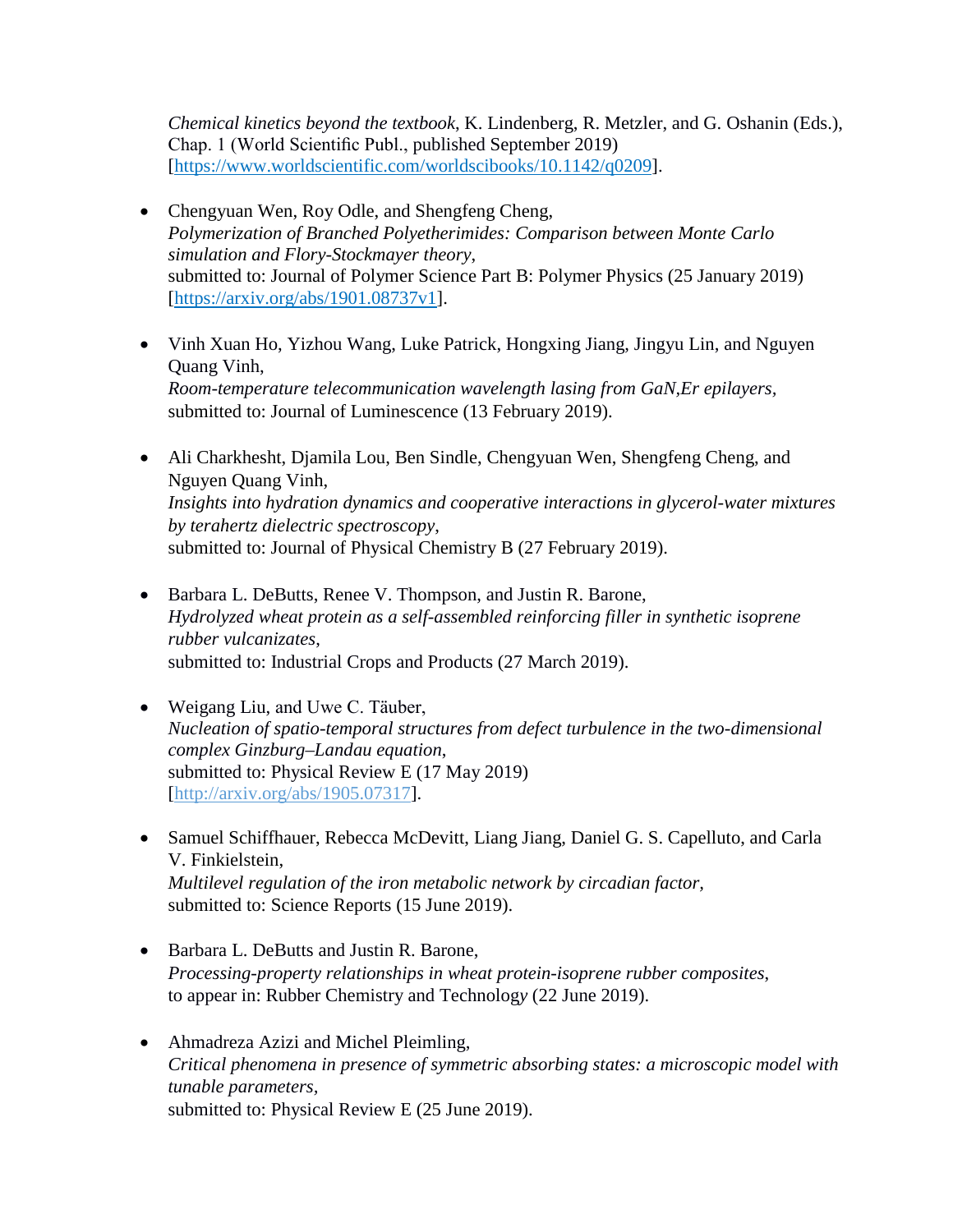#### **6. Invited Presentations with Center Affiliation**

- Michel Pleimling, Barton L. Brown, and Uwe C. Täuber, *Relaxation processes in systems of interacting skyrmions*, Department of Energy 2018 Theoretical Condensed Matter Physics Principal Investigators' Meeting, Gaithersburg, MD (16 August 2018).
- Rana Ashkar, *Nanoscale structure and dynamics in nanoparticle-polymer composites,* Virginia Soft Matter Workshop VI, Virginia Tech, VA (22 September 2018).
- Shengfeng Cheng, *Evaporation of polymer and colloidal solutions,*  Universidad Adolfo Ibáñez Physics Seminar, Santiago, Chile (24 September 2018).
- Shengfeng Cheng, *Self-assembly of cytoskeletal filaments,*  Annual Meeting of Chilean Biochemistry and Molecular Biology Society, Iquique, Chile (27 September 2018).
- Rana Ashkar, *Playing hide and seek with neutrons,* Keynote at WoPhys' 18, University of Nebraska, NA (12 October 2018).
- Shengfeng Cheng, *Evaporation of polymer and colloidal solutions*, North Carolina A&T State University Physics Colloquium, Greensboro, NC (17 October 2018).
- Alexey Onufriev, *Physical epigenetics at the nucleosome level,* Laufer Center for Structural Biology, Stony Brook University, NY (16 November 2018).
- Alexey Onufriev, *The nucleosom: from structure to function through physics,* University of Maryland, MD (November 2018).
- Alexey Onufriev, *From small to large to very large, on multi-scale modeling,* Symposium of the Materials Research Society, Boston, MA (December 2018).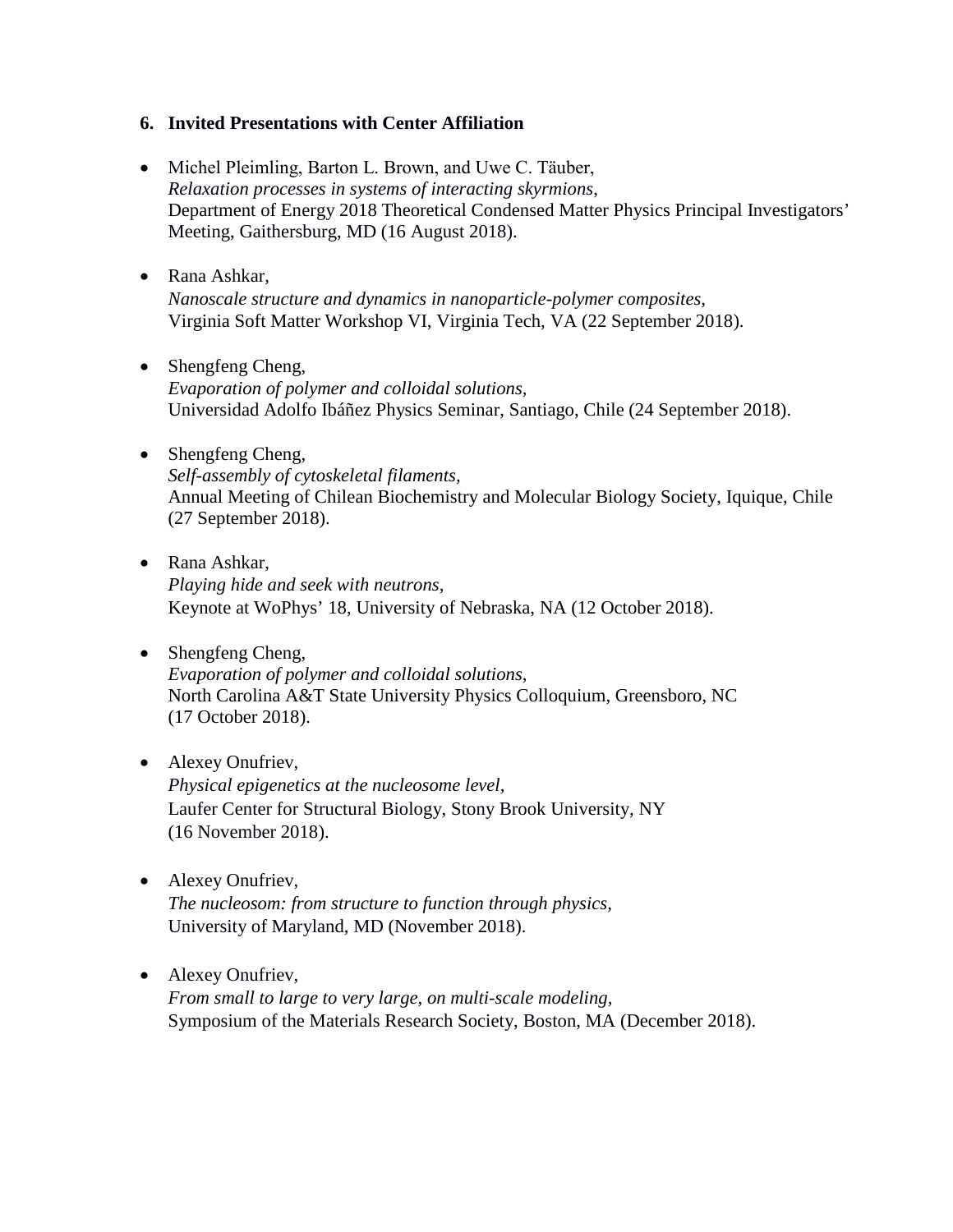• Rana Ashkar,

*It's all about the interface: Neutron scattering insights into polymer nanocomposites,* Seminar, at Solvay Seminar, Virginia Tech, VA (30 January 2019).

• Justin R. Barone

*Shape-shifting and textured foods: a soft matter perspective,* Food Science and Technology Department, Virginia Tech, Blacksburg, VA (February 2019).

- Alexey Onufriev, *The nucleosome: from structure to function through physics,*  Iowa State University, Iowa City, IA (February 2019).
- Alexey Onufriev, *The nucleosome: from structure to function through physics,*  University of Connecticut, Mansfield, CT (February 2019).
- Rana Ashkar, *Interfacial Structure and Dynamics in Nanoparticle-Polymer Composites,* 2019 American Physical Society March Meeting, Boston, MA (2 March 2019).
- Royce Zia, *Understanding the extreme Thouless effect in a simple, dynamic social network - the XIE model,* 2019 American Physical Society Meeting, Boston, MA (5 March 2019).
- Rana Ashkar, *Effects of Cholesterol on DOPC Lipid Membranes,* Spring 2019 American Chemical Society, Orlando, FL (3 April 2019).
- Ruslan I. Mukhamadiarov, Priyanka, and Uwe C. Tӓuber, *Temperature interfaces in the Katz–Lebowitz–Spohn driven lattice gas*, Statistical Physics Seminar, University of Maryland, College Park, MD (23 April 2019).
- Alexey Onufriev, *The nucleosome: insights from physics,* Wilhelm Bernhard's Workshop, Dijon, France (May 2019).
- Shannon R. Serrao, Michael Lazarus Arnau, and Uwe C. Tӓuber, *Spatially extended stochastic rock-paper-scissors and May–Leonard models*, SIAM Conference on Applications of Dynamical Systems (SIAM-DS19), Snowbird, UT (19 May 2019).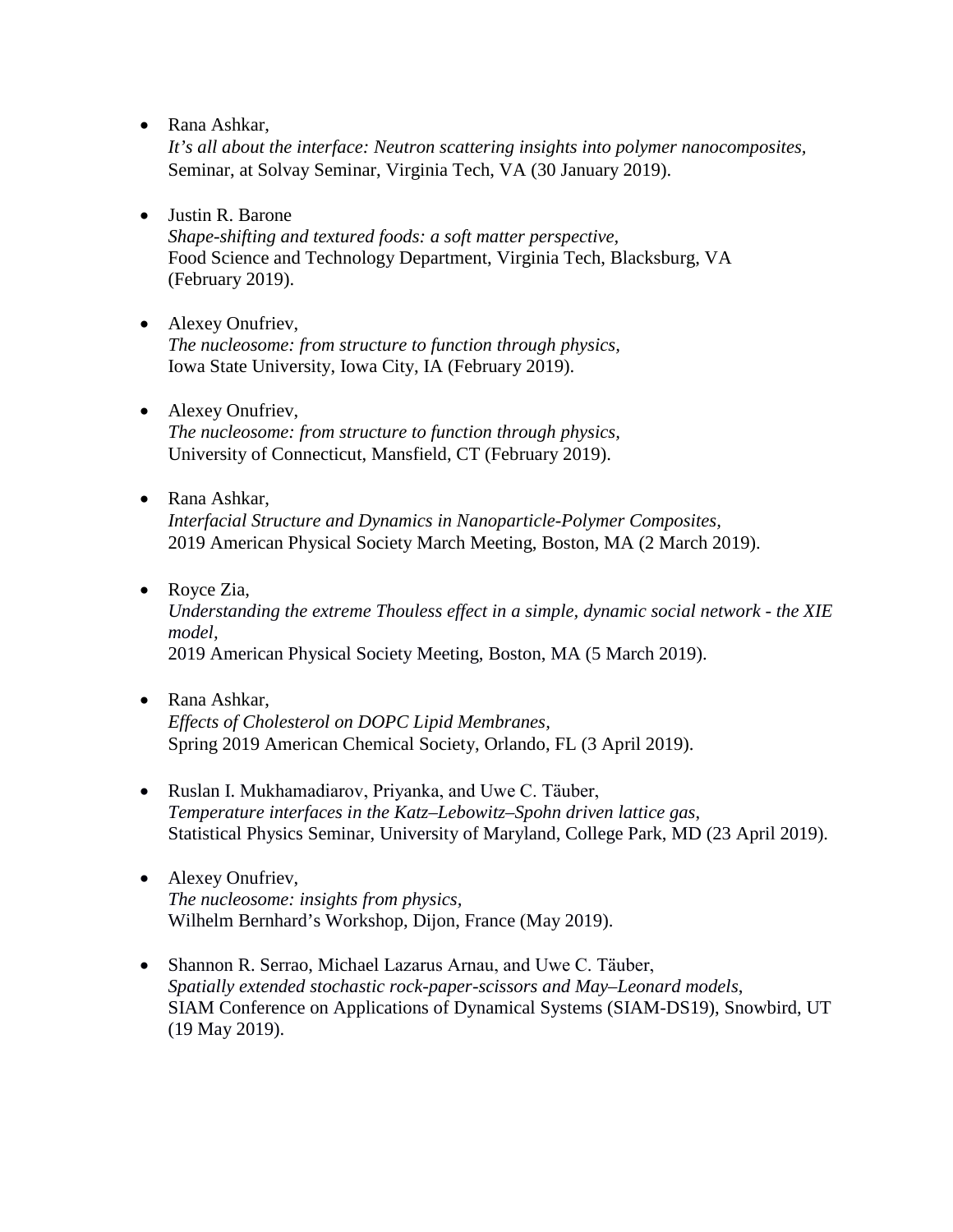- Uwe C. Tӓuber, *Stochastic spatial predator-prey models*, Colloquium, Universidade de Lisboa, Lisbon, Portugal (29 May 2019).
- Uwe C. Tӓuber, *Stochastic spatial predator-prey models*, Colloquium, Universidade do Minho, Braga, Portugal (5 June 2019).
- Rana Ashkar, *Polymer dynamics in percolated nanoparticle networks,*  Colloquium, 93rd American Chemical Society Colloid & Surface Science Symposium, Atlanta, GA (16 June 2019).
- Uwe C. Tӓuber, *Critical dynamics*, Four lectures, Universidade de Lisboa, Lisbon, Portugal (18, 19, 25, 27 June 2019).
- **7. Provisional Patents:** Not applicable.

### **8. Awards and Recognitions**

Faculty:

- Prof. Rana Ashkar, *Elected chair for APS Site Visits Committee 2019-2020*, September 21, 2018
- Prof. Rana Ashkar, *Received Ralph E. Powe Junior Faculty Enhancement Award, Oak Ridge National Lab, TN,* June 16, 2019
- Prof. Alexey Onufriev, *Excellence in Research (COE), Virginia Tech, VA,* May 2019

Graduate students:

- Tuo-Xian Tang, *2018 Noel Krieg Graduate Fellowship, Department of Biological Sciences,* Virginia Tech, VA, August 2018
- Wen Xiong, *2018 Graduate Student Fellowship, Department of Biological Sciences*, Virginia Tech, VA, November 2018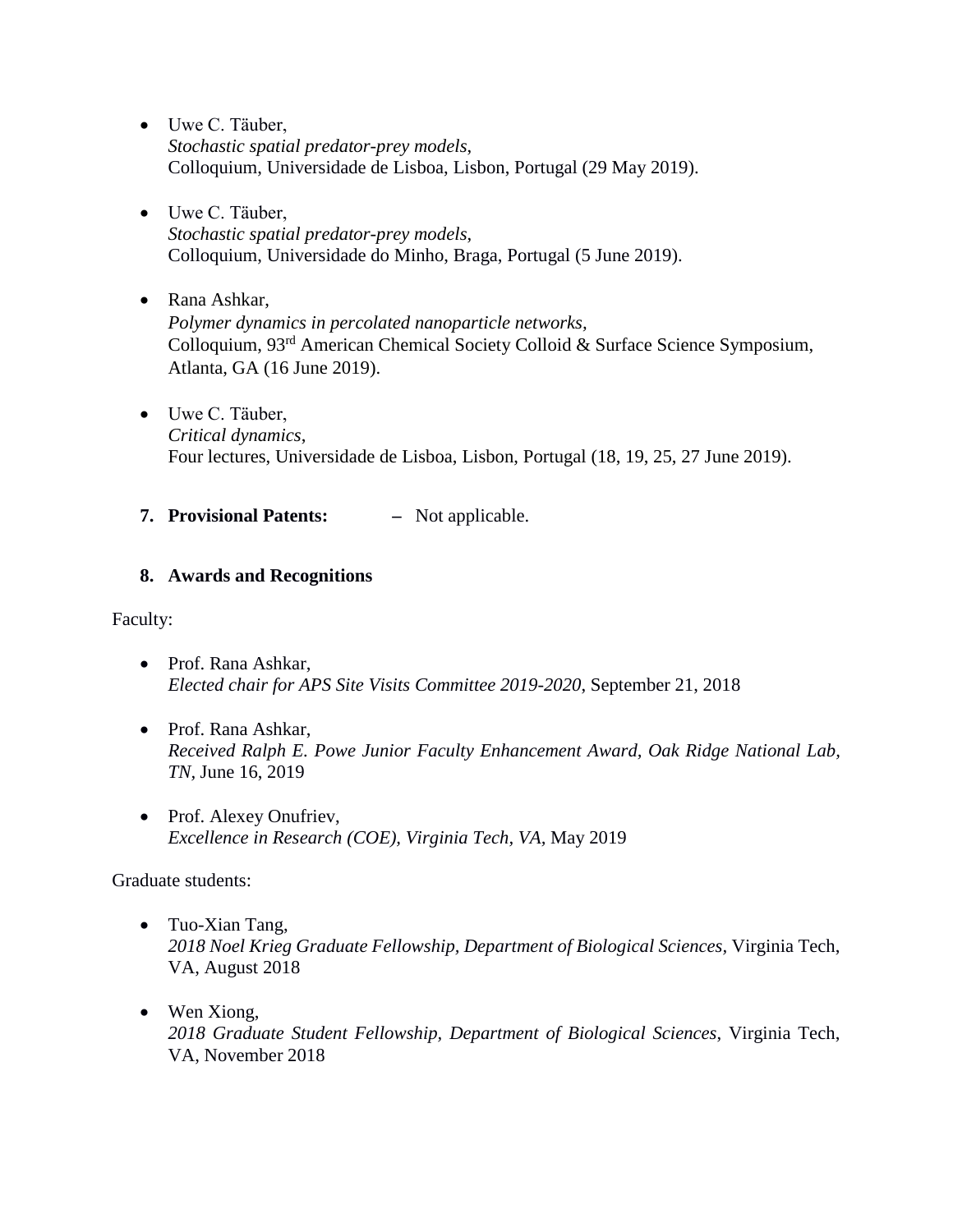- Teshani Omanthika, 2*019 College of Science's Graduate Opportunity Fellowship Award*, February 2019
- Jacob Carroll,

Finalist, *American Physical Society (APS) Topical Group of Statistical and Nonlinear Physics (GSNP) Outstanding Graduate Student Speaker Award*, March 2019

- Shadi Esameili, *Ladies of Robeson Award, Department of Physics,* Virginia Tech, VA, April 2019
- Riya Nandi, *2019 Jamie Dunn Award, Department of Physics*, Virginia Tech, VA, April 2019
- James Stidham, *2019 Hassinger Graduate Fellowship, Department of Physics*, Virginia Tech, VA, April 2019

Undergraduate students:

- Julie Nguyen, *Best Poster Award, WoPhys'18 conference, University of Nebraska,* October 2018
- Evan Littleton, *2018 Virginia Academy of Science Undergraduate Grant Award (\$750),* Ferrum College, VA, November 2018
- Julie Nguyen, *Best Poster Award, APS CUWIP conference*, January 2019
- Julie Nguyen, *Interviewed for College of Science, video,*  [\[https://www.youtube.com/watch?v=FK2gd3bjCfc\]](https://www.youtube.com/watch?v=FK2gd3bjCfc), March 2019
- Julie Nguyen, *2019 Daniel C. & Delisa F. Grant Scholarship, Physics, Virginia Tech*, April 2019

#### **9. Student Travel Grants**

In January 2017, the Center established a grant to support conference travel for graduate students whose advisers who are affiliated with the Center, but do not have current external funding available for this purpose. The students are requested to submit a brief application with presentation title, abstract, and conference description, all connected with research related to the Center's mission. The students can be awarded up to \$ 400 for conference travel. Five student travel grants may be issued for each spring and fall semester per year, totaling up to \$ 4,000. This year's recipients were: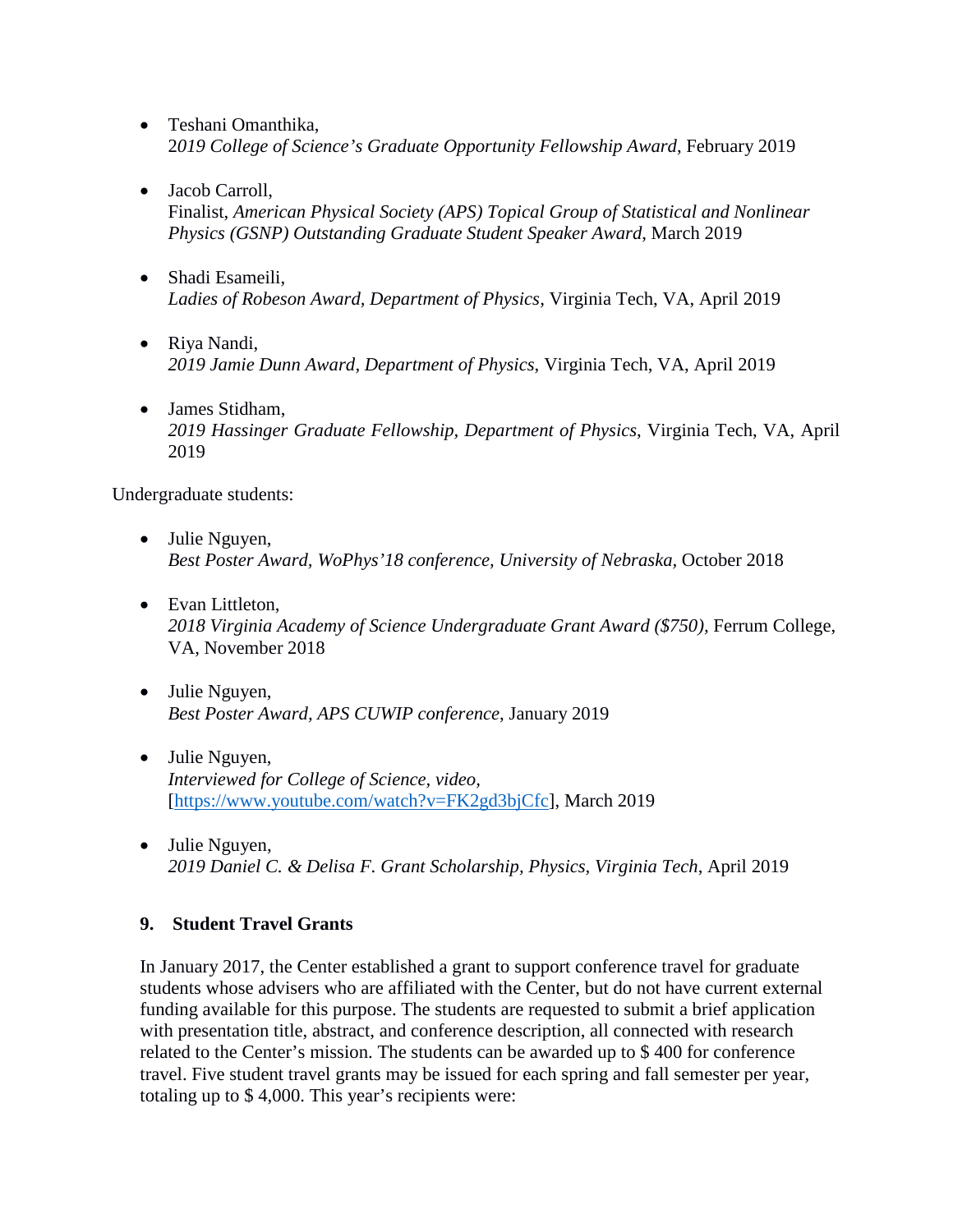- Evan Littleton, Biological Sciences *Autoinhibition mechanism of the endosomal trafficking protein Tom1* Virginia Academy of Science 97<sup>th</sup> Annual Meeting, Ferrum College, VA, November 3, 2108.
- Wen Xiong, Biological Sciences *Phosphatidylinositol 5-phosphate binding contributes to local destabilization on the VHS domain structure of Tom1* Virginia Academy of Science 97<sup>th</sup> Annual Meeting, Old Dominion University, VA, May 21-23, 2109.
- Zechen Zhang, Chemical Engineering *Diffusion Behavior of fluorescein in nanoscale confinement* 93rd ACS Colloid & Surface Science Symposium, Georgia Tech, GA, June 16-19, 2019

#### **10. Student New Collaboration Incentive Awards**

In January 2017, the Center established a grant for graduate students supporting new research collaborations related to the Center's mission, aiding planned or ongoing research involving students from different research groups. The students are to submit a brief application with a description of their planned research. If accepted they can be awarded up to \$ 400, possibly later supplemented with a student travel grant. Two grants may be issued in each spring and fall semester per year, totaling up to \$800.00. The summer 2019 recipients were:

- Tuo-Xian Tang (Biological Sciences) and Parviz Seifpanahi (Physics), *Simulation studies for the function of a conserved aspartic acid motif in Phafin proteins.*
- **VIII. Industrial Affiliates Program** Not applicable.

**IX. Report of Financial Condition –** see below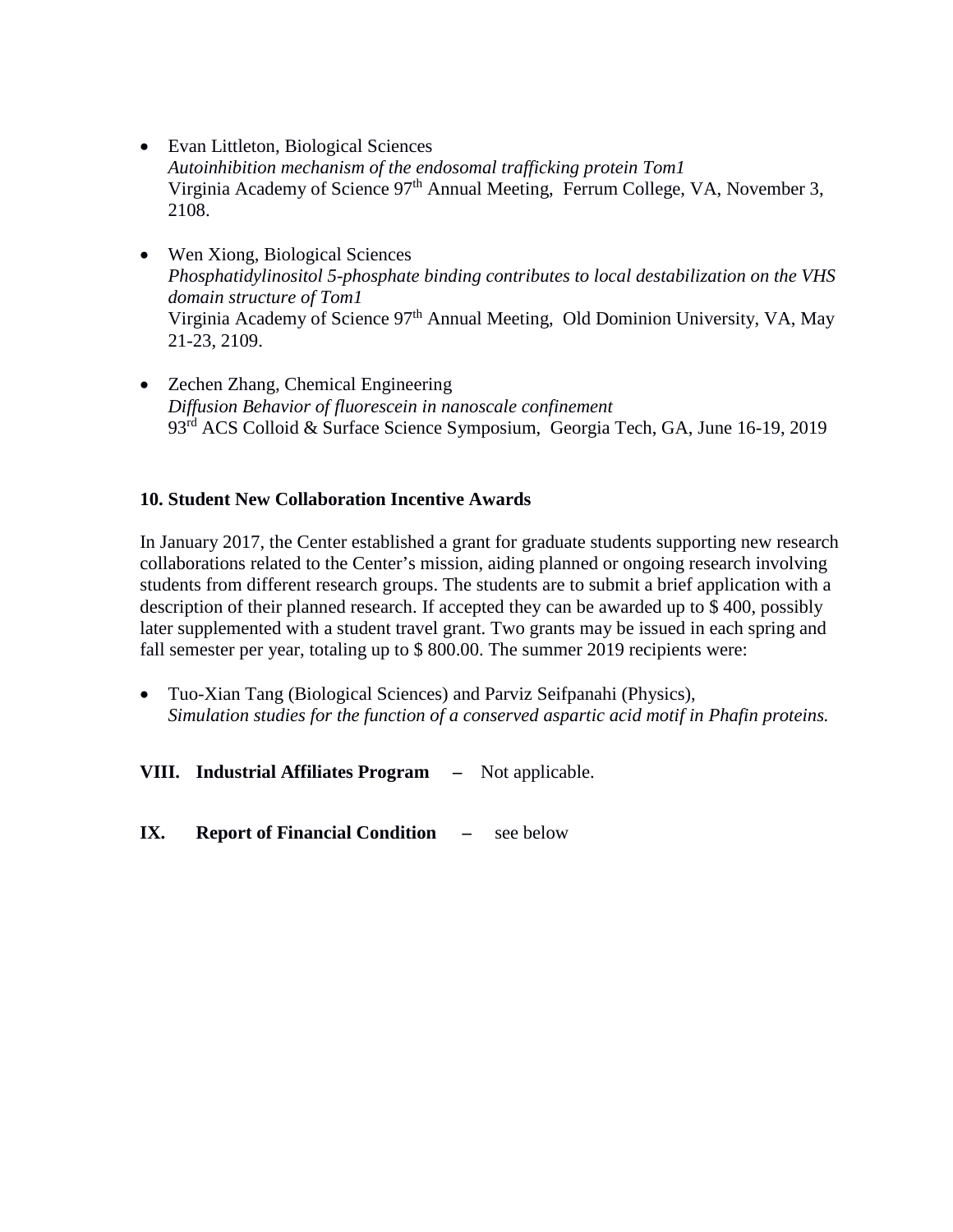### IX. Report of Financial Condition

| Center Financial Report Fiscal Year 2019 |                 |    |                | Center Financial Projection Fiscal Year 2020 |                 |     |             |
|------------------------------------------|-----------------|----|----------------|----------------------------------------------|-----------------|-----|-------------|
| <b>Operations Account (176188)</b>       |                 |    |                | <b>Operations Account (176188)</b>           |                 |     |             |
| <b>Starting Balance</b>                  |                 |    | \$31,969.39    | <b>Starting Balance</b>                      |                 | \$  | (1,975.95)  |
|                                          | Income          |    |                |                                              | Income          |     |             |
| Starts FY2019                            |                 |    | \$ (33,945.34) | A21 Award                                    |                 | \$  | 25,200      |
|                                          | <b>Expenses</b> |    |                | <b>Expenses</b>                              |                 |     |             |
|                                          |                 |    |                | 60% Staff Salary (Katrina Loan)              |                 | \$  | (24, 411)   |
| <b>Ending Balance</b>                    |                 |    | \$(1,975.95)   | <b>Ending Balance</b>                        |                 | \$  | (1, 186.95) |
| Overhead Account (235052)                |                 |    |                | Overhead Account (235052)                    |                 |     |             |
| <b>Starting Balance</b>                  |                 |    | \$ 37,483.02   | <b>Starting Balance</b>                      |                 | \$  | 38,527.66   |
|                                          | Income          |    |                |                                              | Income          |     |             |
| <b>Overhead Earnings</b>                 |                 | Ś  | 22,778.87      | <b>Overhead Earnings</b>                     |                 | \$  | 35,000      |
| <b>Expenses</b>                          |                 |    |                |                                              | <b>Expenses</b> |     |             |
| Salary                                   |                 |    | \$(12, 947.06) | Seminar                                      |                 | \$  | (4,700)     |
| <b>AEOP Program</b>                      |                 | \$ | (132.70)       | Symposium                                    |                 | \$  | (5,700)     |
| VA Soft Matter Workshop Donation         |                 | \$ | (138.87)       | Sowers Symposium Speaker                     |                 | \$  | (2,000)     |
| <b>Seminar Travel</b>                    |                 | \$ | (2,337.76)     | <b>Student Travel</b>                        |                 | \$  | (2,000)     |
| <b>Facutly Travel</b>                    |                 | Ś  | (926.63)       | Center's Awards                              |                 | \$  | (1,010)     |
| Seminar Supplies and Meals               |                 | \$ | (1,917.12)     | Supplies & Budget                            |                 | \$  | (362)       |
| <b>Student Travel</b>                    |                 | \$ | (1,658.22)     |                                              |                 |     |             |
| Centers Symposium Travel                 |                 | \$ | (544.28)       |                                              |                 |     |             |
| Centers Symposium Awards                 |                 | \$ | (250.00)       | 40% Staff Salary (Katrina Loan)              |                 | \$  | (24, 370)   |
| Supplies & Budget                        |                 | \$ | (350.00)       |                                              |                 |     |             |
| Center's Summer workshop                 |                 | \$ | (531.59)       | <b>Ending Balance</b>                        |                 | \$. | 33,386.16   |
| Other Charges                            |                 |    |                |                                              |                 |     |             |
| <b>Ending Balance</b>                    |                 |    | \$ 38,527.66   |                                              |                 |     |             |